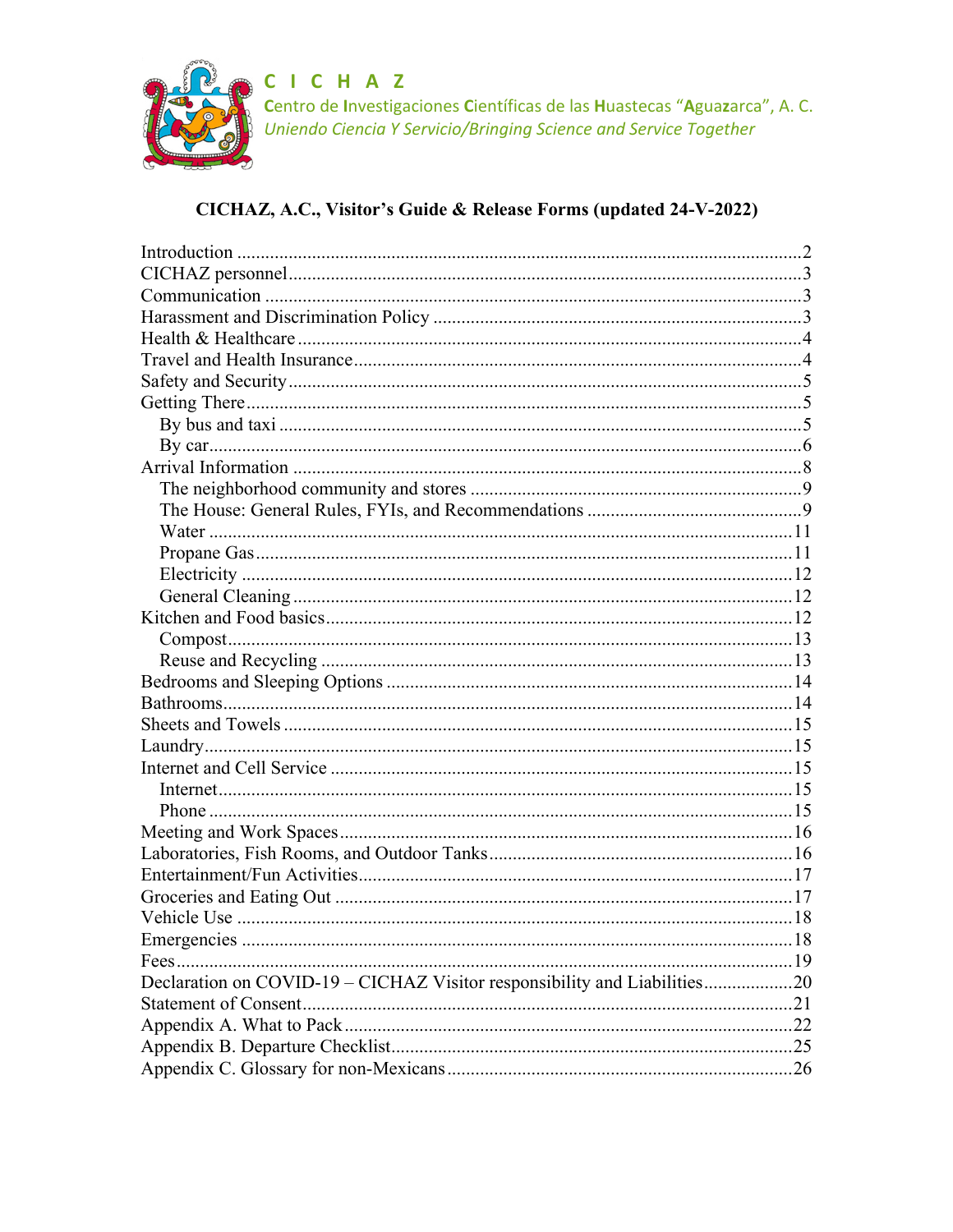

## **Introduction**

**C**entro de **I**nvestigaciones **C**ientíficas de las **H**uastecas "**A**gua**z**arca", A. C. (CICHAZ) is a privately-owned federally registered research station (RENIECyT # 20083) located in Calnali, Hidalgo, México. Founded in 2005 by co-Directors Gil Rosenthal and Rhonda Struminger, CICHAZ has nonprofit status in both the USA and Mexico in order to help further its goal of "Bringing Science and Service Together," and is a member of the Organization of Biological Field Stations (OBFS). The field station is set up to provide researchers with resources they need. We hope you have a fun, safe, and productive visit.

*\*\**We operate the field station out of a residence in a rural area of Mexico. Please work with safety in mind as there is only a minimal first-aid clinic in Calnali, a basic trauma center in Tlanchinol about 45 minutes away, and only marginally better care in Zacualtipán and Huejutla, each over an hour away. The nearest good hospitals are in Pachuca and Tampico, 3 ½ and 4 hours away, respectively. **Make sure you have appropriate medication and training for any conditions or allergies you have and let us know about them ahead of time.**

The facilities we operate do not conform to U.S. or any institutional safety standards. By working, visiting, or volunteering at CICHAZ, A.C. you assume any and all risks and responsibilities and release the owners and users of CICHAZ, as well as their employers and affiliated institutions, from any and all liability.

**For safety during the COVID-19 pandemic, CICHAZ visitors must be vaccinated.**

**Before arriving in Calnali,** visitors should carefully review this guide and must register their trip using the CICHAZ visitor registration and agreement form at: https://forms.gle/ZL8JwnZK9DG8cNSF9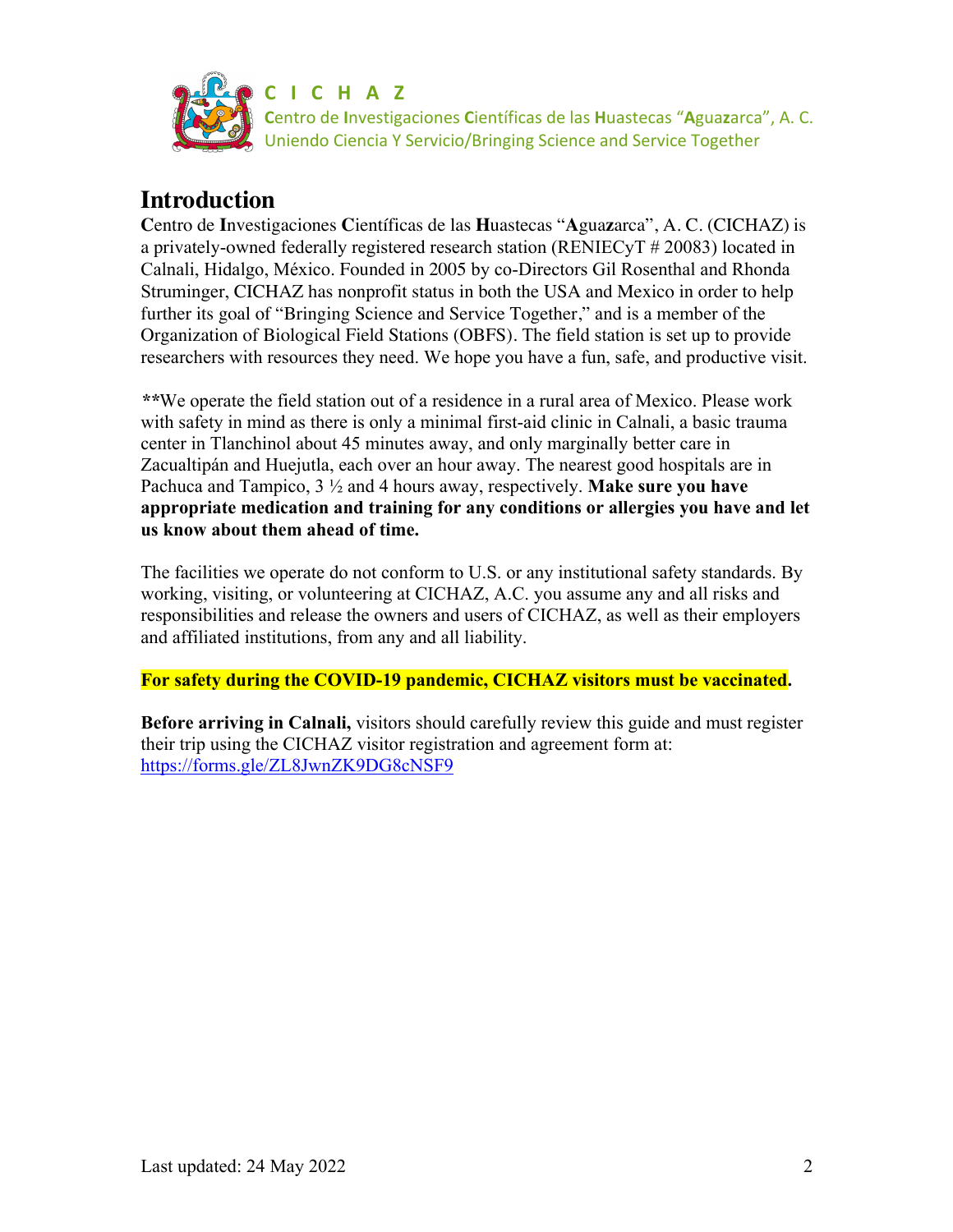

**C I C H A Z**

**C**entro de **I**nvestigaciones **C**ientíficas de las **H**uastecas "**A**gua**z**arca", A. C. Uniendo Ciencia Y Servicio/Bringing Science and Service Together

# **CICHAZ personnel**

When we receive your online registration form

(https://forms.gle/ZL8JwnZK9DG8cNSF9), we will email you contact information for CICHAZ personnel who will be helping you throughout your visit.

- Co-Directors: Dr. Gil Rosenthal and Dr. Rhonda Struminger
- Administrative Coordinator: Ing. Gaby Vázquez
- Station Managers and neighbors: Don Clemente Hernandez and Doña Irma Perez
- Station biologist: Biol. Osvaldo Hernández Perez
- Fishroom staff: Doña Johaira Hernández and Doña Magda Melo
- Chef: Doña Magda Melo

# **Communication**

*WhatsApp* is used for communication with CICHAZ personnel. We ask that all groups create a WhatsApp group for your team to use during your visit. Once you register your visit you will get the contact information for CICHAZ personnel and we request that you add Gaby Vázquez to your group so she can be in touch for logistics related to your trip.

## *Twitter*

Follow CICHAZ on Twitter and when you visit CICHAZ be sure to tag us in your posts: @CICHAZ1

If you are interested in creating CICHAZ tweets, send your tweet idea to admin@cichaz.org.

# **Harassment and Discrimination Policy**

CICHAZ is committed to maintaining an environment free from all forms of harassment and discrimination. Please bring any experiences to the attention of at least one member of the CICHAZ leadership team: Rhonda Struminger (rhonda@cichaz.org), Gil Rosenthal  $(gil@cichaz.org)$ , Gaby Vázquez (aspacgaby@yahoo.com.mx), or Molly Schumer  $(\text{schumer}(\hat{\omega})\text{stanford.edu})$  so appropriate measures can be taken.

If you feel that the CICHAZ leadership team will not be able to help or address the situation, please contact your institution's ombudsperson or Title IX representative in the United States. If you are based internationally, please contact the appropriate person at your institution. Such concerns are taken very seriously by CICHAZ leadership.

All CICHAZ staff and management as well as visitors are required to work in a manner that prevents harassment or discrimination. If charges of harassment or discrimination are brought against an individual or group of individuals, there will be an investigation and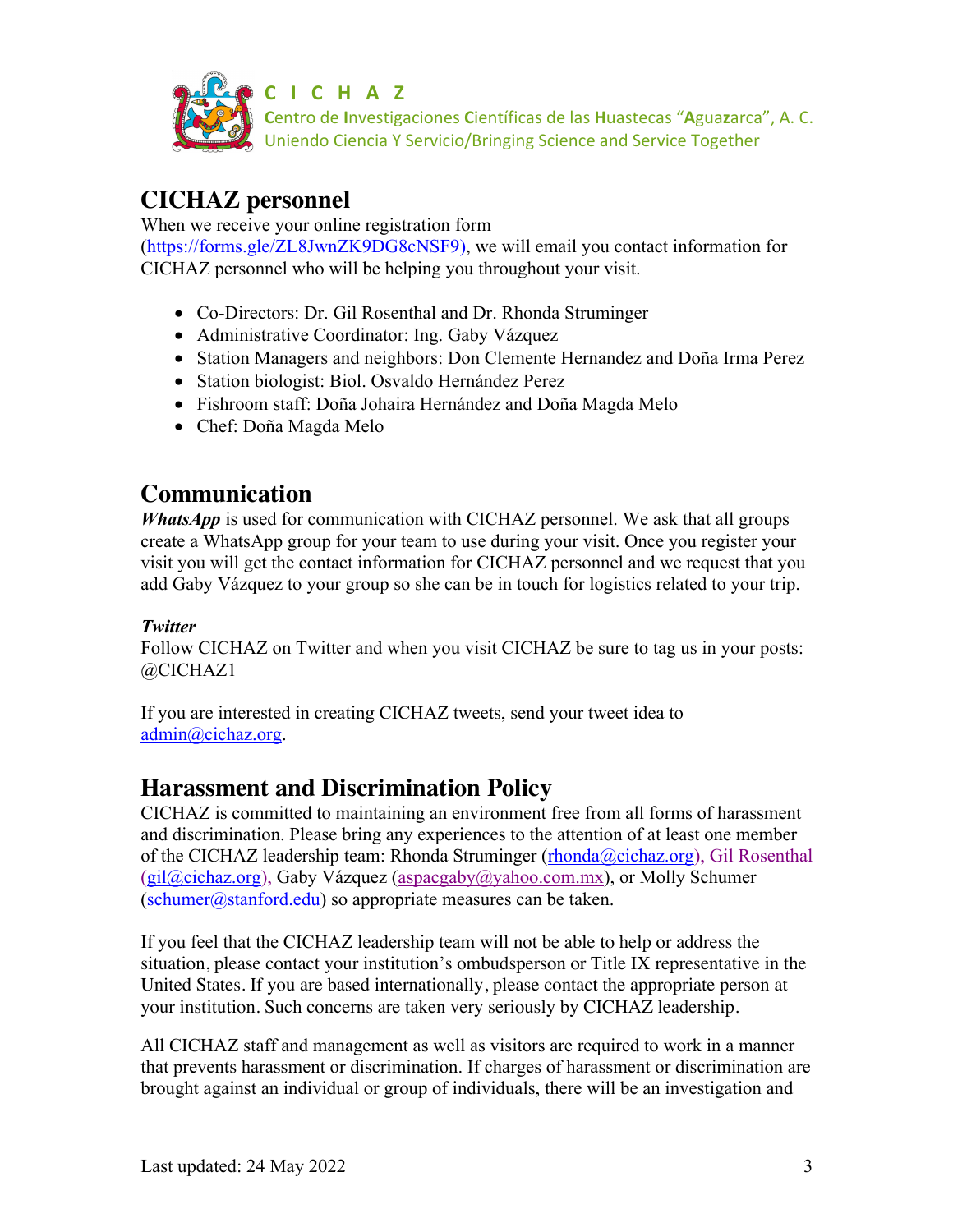

the responsible parties may be asked to leave the property and could face additional (legal) consequences.

# **Health & Healthcare**

- CICHAZ is located in the tropics. As in the subtropical U.S., the area is at risk for diseases like dengue, Zika virus, and Chagas disease. Avoid lowland areas near dusk and protect yourself from biting insects with non-DEET bug spray or lotion and long shirts and pants.
	- o We recommend making sure you are up to date on all of your vaccines.
- Chances are you will get sick with an intestinal bug at some point. Prepare to have a miserable day or two, but the good news is that once it's over, you typically won't get it as bad, if at all. (If lots of locals are eating someplace, it's probably fine. But if it's your first time you will get sick no matter what you do).
- There are numerous pharmacies in the center of town with standard nonprescription medication such as Pepto-Bismol and Imodium, antihistamines, and acetaminophen.
	- o At the station there is a first-aid kit with: aspirin, Pepto-Bismol, antacids, omeoprazole, milk of magnesia, kaolin.
	- o In Mexico, they also use remedies such as chamomile tea (for stomach inflammation), manrubio tea (for severe stomach pain), and a tablespoon of bicarbonate when there is air in the stomach. Doña Magda can make tea and soft food like rice or steamed vegetables for you upon request.
- If you need emergency medicines like antibiotics, you need to go to a pharmacy with a doctor who can prescribe it for you.

## **Travel and Health Insurance**

You should have travel insurance to cover any unexpected medical expenses, trip interruption, medical emergency assistance and treatment services and more. Check whether your current health insurance will cover you for expenses incurred in Mexico. Often this insurance has a 24-hour assistance line. Insurance will also help you find an attorney if you get into trouble. Your home institution will most likely have purchased this for you when you registered your trip – you must check and confirm. Credit cards also often provide this insurance if you are flying, but check your credit card agreement. American Express and other organizations also offer such insurance.

We request but do not require proof of travel insurance before you stay at CICHAZ, A.C. **BUT we assume no liability for any costs you incur associated with your trip to CICHAZ, A.C. You are ultimately responsible for any expenses or emergency costs**.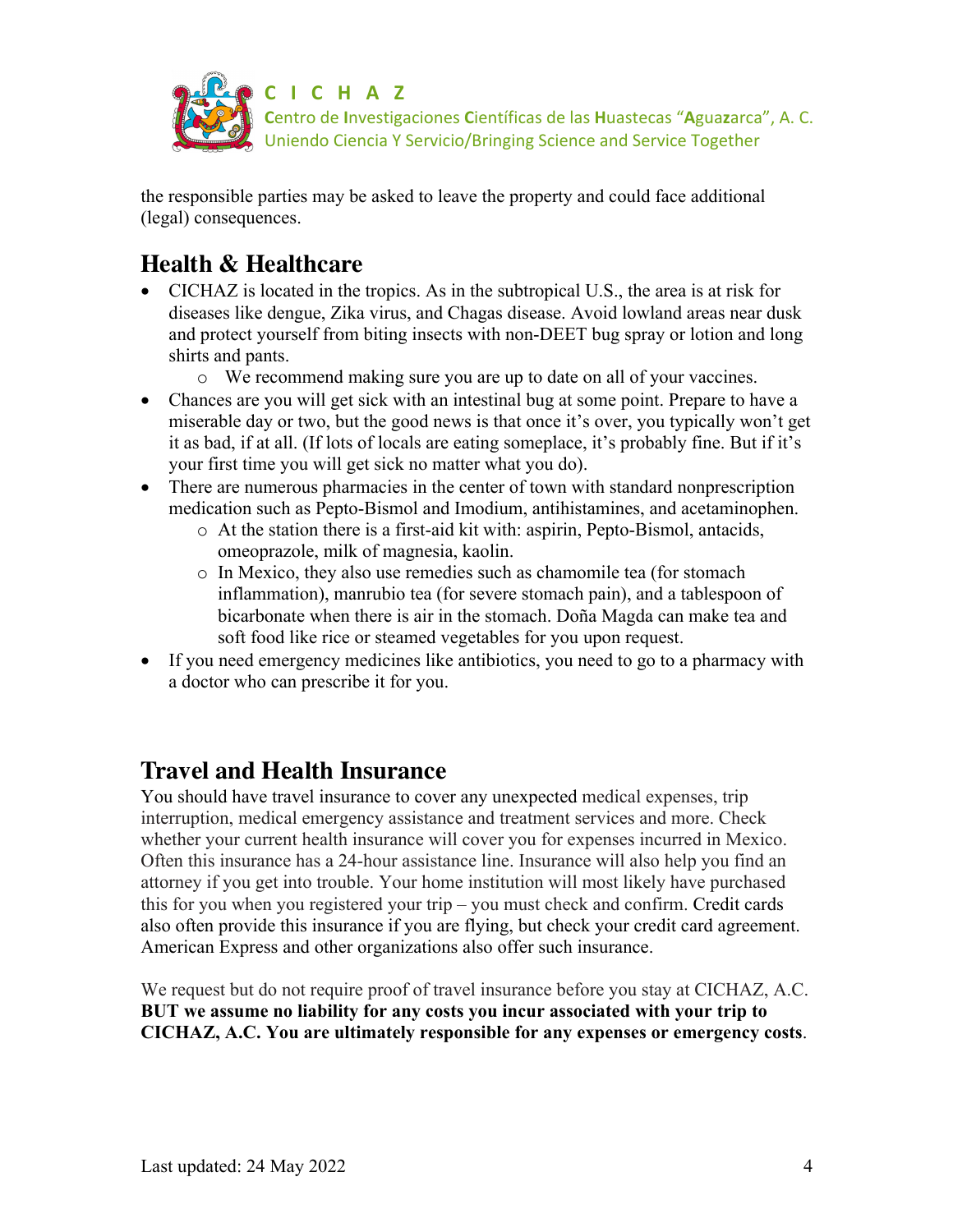

## **Safety and Security**

We stress that visitors use common sense when traveling to and from the field station, and around the area. Visitors are encouraged to register with their home-country embassy and obtain updated information from their national government on travel and security within Mexico.

Calnali itself is very safe but be mindful of pickpockets during the Sunday market. Items left lying around at night outside the station may disappear. Consult with locals and use common sense when it comes to activities like hitchhiking, walking, or jogging – **always go with at least one other person for these activities.** 

**Once at the station** all visitors are asked to keep their valuables (e.g., computers, phones, purses, backpacks) in their room when they are not being used – especially at night (the rooms can be locked). Items left in common areas have occasionally gone missing.

We also suggest that visitors use a **buddy system and assign partners within their group** so everyone has one other person keeping an eye out for them throughout their visit. Also, **if you are going to go out into the field**, we recommend sending a message through the WhatsApp group to notify Gaby where you will be and when you are returning, so that in case of any issues we can activate emergency alarms and search parties.

Please securely lock entrances to the field station when leaving, including the upstairs door to the patio.

# **Getting There**

### **By bus and taxi**

From the **Mexico City airport,** the easiest thing to do is to take a first-class bus directly from the airport to the **Pachuca** bus terminal and then take a taxi to **Calnali.** Contact Ing. Gaby at least 72 hours in advance if you want to have a taxi meet you at the Mexico City airport or the Pachuca bus station. Bus information can be found here: https://estrellablanca.com.mx/

From **Mexico City'**s **Terminal Norte** bus station, there are several daily Estrella Blanca second-class (slow) buses to Calnali, about 5 hours. There are also frequent Estrella Blanca buses to Huejutla and Molango, both of which stop in Molango (about 4 hours) where you can take a taxi into Calnali (another 45 min). **Taxis stop running in the late evening.**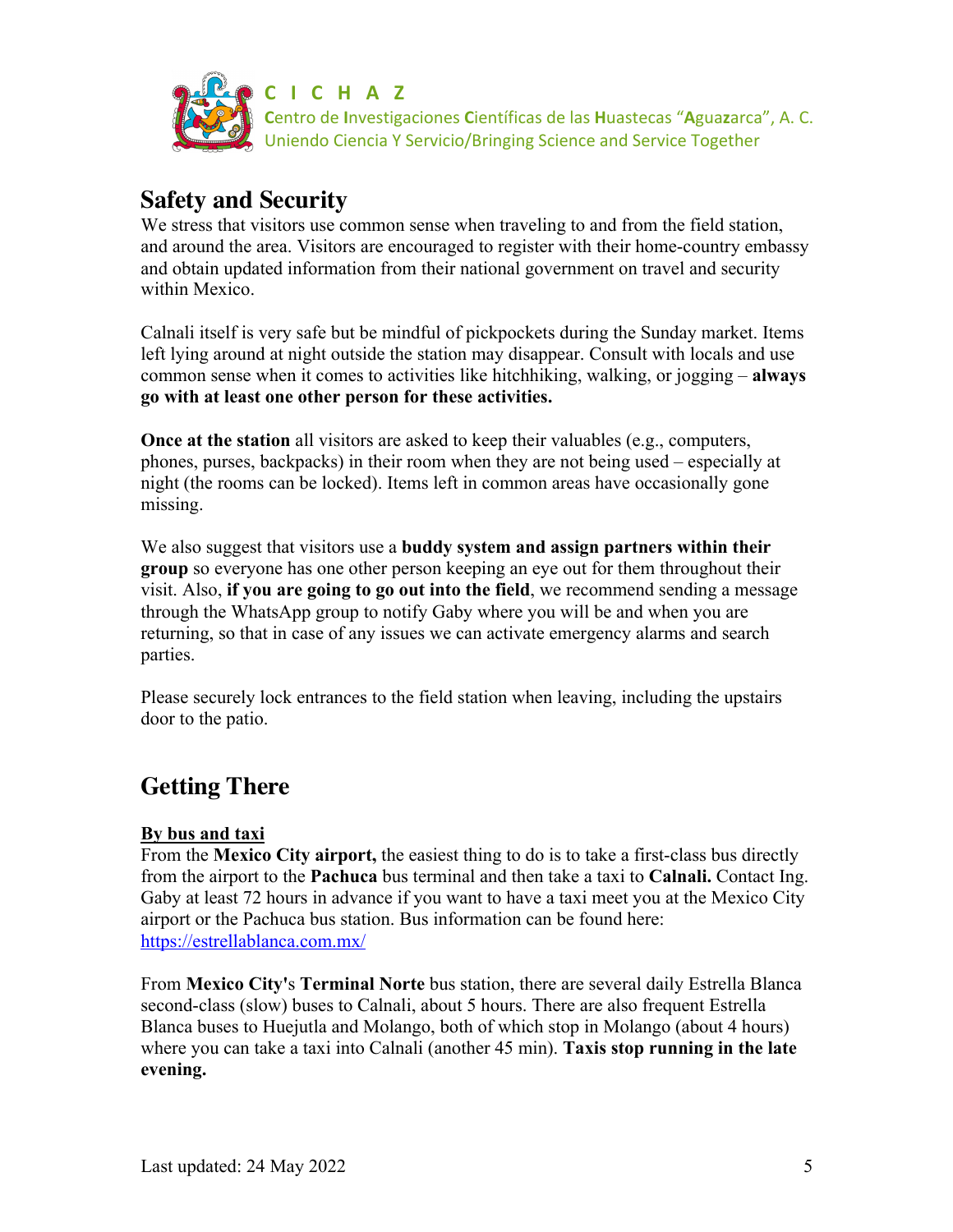

The bus passes right by CICHAZ before entering downtown Calnali; ask the bus driver to look out for the building with the big watery murals on the left-hand side after crossing the bridge before Calnali. There is also an official blue CICHAZ sign on the right.

From **Tampico**, there are several first-class ADO buses from the downtown ADO terminal to Huejutla several times a day. From **Huejutla**, there are 1 or 2 combis (minibuses) to Calnali. You can also take a taxi from Huejutla to Calnali.

From **Cd. Valles**, take a bus to **Tamazunchale** and then ask for directions to the **Huejutla** bus stop; there are buses that take about an hour and run every half hour. Follow directions from Huejutla as above.

### **By car**

### *Car Permit and Insurance*

Any vehicle driven in Mexico needs to be insured with a Mexican company. Without insurance you will end up in jail if you cause or are involved in an accident and all expenses will be yours. A lawyer can minimally help if you do not have insurance.

For those bringing cars across a land border, you **MUST HAVE** a **permit** to travel this far into Mexico in addition to **car insurance**. To begin, get pre-authorized by the Mexican government to import a car temporarily. Get the authorization here: https://www.inm.gob.mx/sae/publico/en/pre-autorizacion.html

To get your permit and insurance, go to **Banjercito**

< https://www.banjercito.com.mx/registroVehiculos/>. Note that trailers require their own separate permit and insurance.

To just get insurance (you can get your permit at the border at the Visa office), you can go to Sanborns: https://www.sanborns.com/?gclid=EAIaIQobChMIjpydo-GM4gIVWv7jBx22Iw9LEAAYASAAEgLUnfD\_BwE

## *Traffic Control Measures in Mexico City and Hidalgo (No Circular)*

To control traffic on roads and highways, there is a calendar for when you cannot drive in Mexico City (https://www.transporte.mx/hoy-no-circula-nuevo/). You can get a temporary tourist visa to drive into Mexico City here: http://www.paseturistico.cdmx.gob.mx/pasetur/

During the COVID-19 pandemic, Hildago also has started a NO CIRCULA program but it is variable – check the web for updates (https://coronavirus.hidalgo.gob.mx/)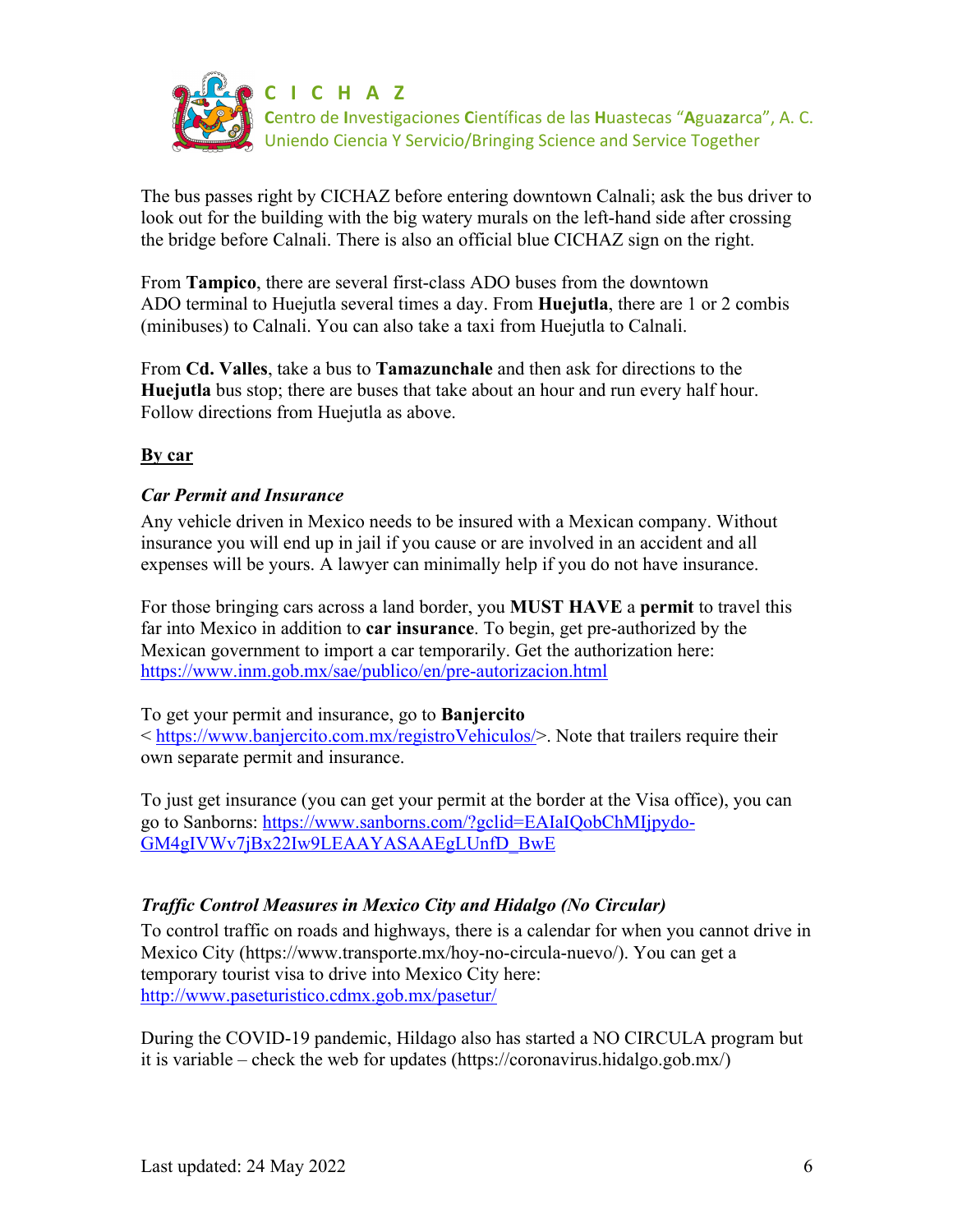

### *General tips when driving in Mexico – READ THIS CAREFULLY*

Drive with caution and follow all traffic laws! Your insurance will pay for any injuries you may cause to others or yourself as well as damage to the vehicles **but** you will still be fined or imprisoned if you are found to be at fault in an accident. As is the case anywhere you may travel you should respect the law and customs of the area – YOU ARE A VISITOR.

The law in Mexico is that the at-fault driver of an incident must take care of the costs of the accident through insurance or out of pocket, and the Mexican authorities must have a guarantee that you will cover the expenses or you will be going to jail.

On rural roads, a **left turn signal** usually means "pass me," unless the car is slowing down to turn left, and a **right turn signal** means "do not pass". When turning left, we recommend not using your turn signal; slow down and stick your arm out the window to indicate a left turn.

Slow down for topes (speed bumps) through towns and small settled areas. **Be on the lookout for washouts and rockslides.** Branches on the ground and red cloths on vegetation mean there's danger ahead, as do hazard lights on the vehicle in front of you.

There is one gas station in Calnali on the road towards Atlapexco, the other nearby gas stations are in Ixtlahuaco, Molango, Tlanchinol, Atlapexco, and Huejutla.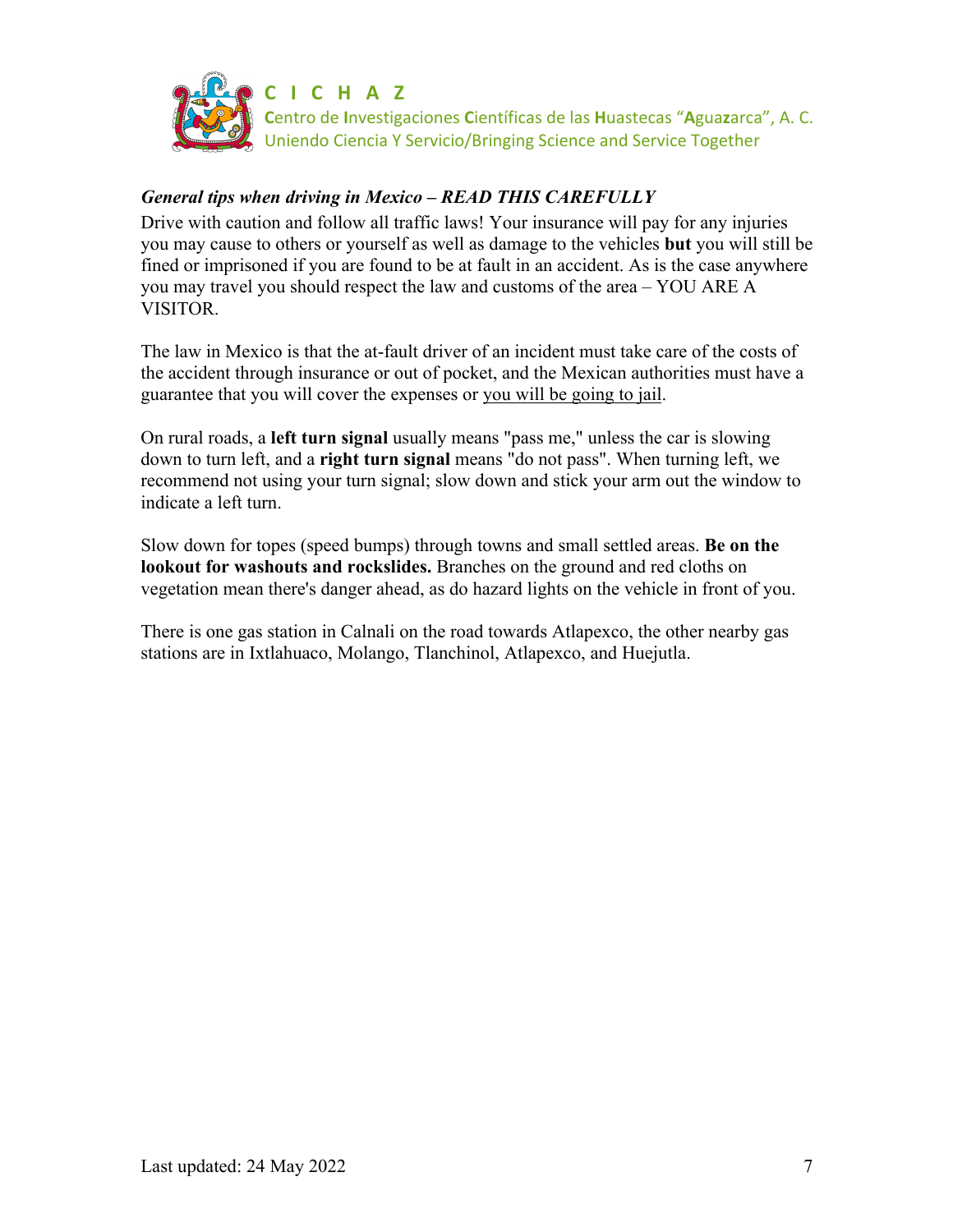



### *Directions from Mexico City, Pachuca, and points south and southwest*

To go from Mexico City to Pachuca, take the 85D/85.

In Pachuca, get on Hwy. 105 north past Zacualtipán (for a great treat, stop for pastes at Dificultad just outside of Pachuca – buy extras and bring them to CICHAZ and you'll have an instant fan club). There can be dense fog around Zacualtipán and through the mountains.

**After Molango and** before Ixtlahuaco, turn east (it's a right turn) towards Calnali on the Lolotla-Atlapexco/Calnali-Atlapexco road. After about 20-30 min, you'll cross a bridge over the Río Calnali (Calnalimid). CICHAZ will be on your left, look for the big watery mural.

## *Directions from Huejutla, points north*

Bypass Huejutla and follow signs towards Atlapexco. going straight through Tlalchiyahualica and Mecatlán (do not turn uphill towards Yahualica). You'll go over a bridge after Mecatlán, and the kilometer markers now count down to the Calnali turnoff. There are frequent rockslides on this road, so be careful. Pass the town of Calnali, on your right, and pass both turnoffs for Calnali/centro. CICHAZ is on your right about 100 m after the second turnoff.

## *Directions from most of Veracruz state*

From Álamo, Veracruz, follow signs to Chicontepec. At Benito Juárez, keep going straight on towards Atlapexco and Huautla (do not turn towards Chicontepec). Keep going straight towards Atlapexco, and stay on the bypass road to the right of the town of Atlapexco. Immediately after passing the town, turn left towards Yahualica and follow directions as above.

# **Arrival Information**

We expect visitors to respect the CICHAZ property and the items within. As stated above, if you break something, use something, or get something dirty, please fix it,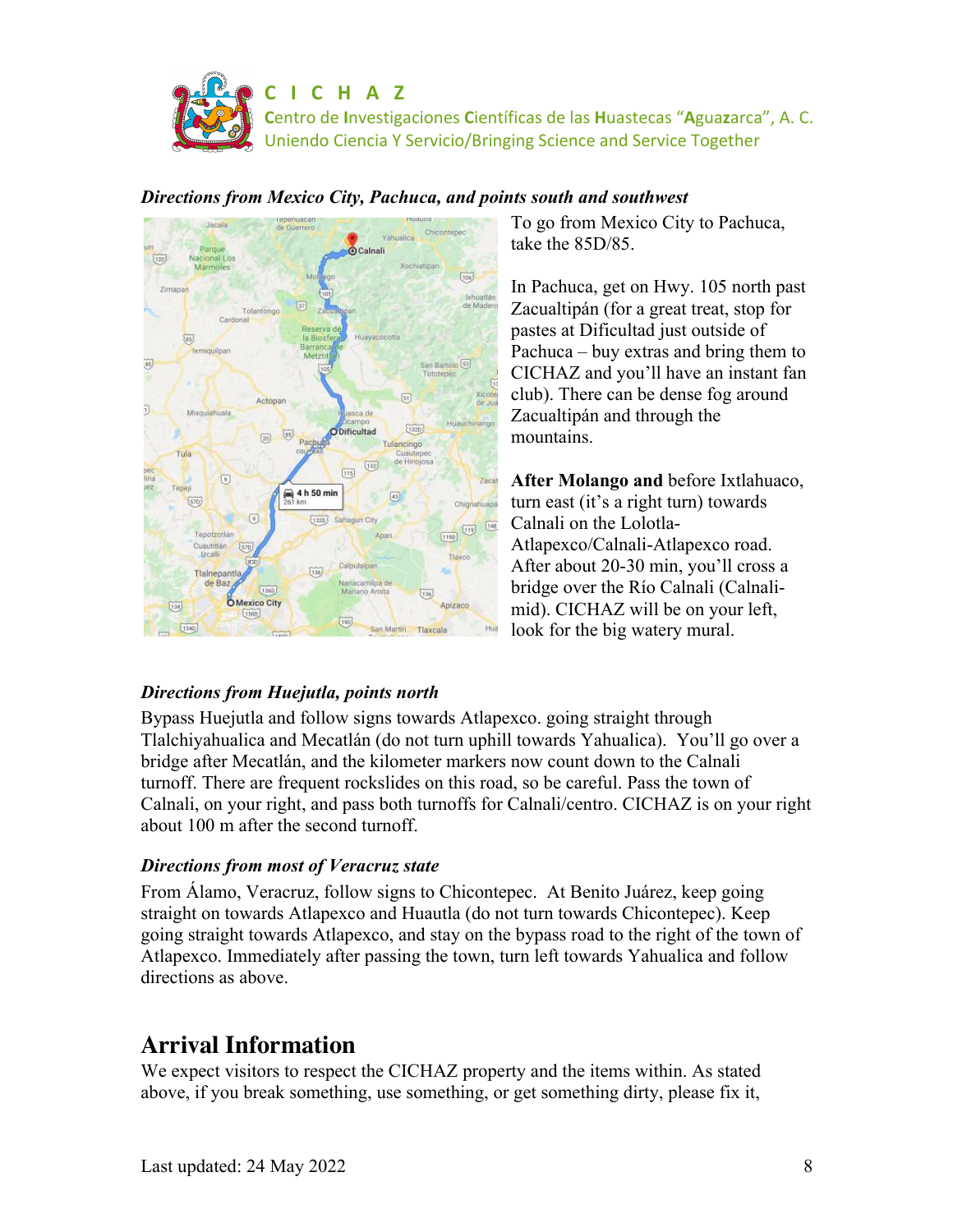

replace it, or clean it up. **For your own safety, productive research endeavors, and successful community living, we ask that you follow the instructional signs posted throughout the station and the instructions within this visitor's guide.**

#### **The neighborhood community and stores**

- *1.* Clemente Hernández (Don Clemente) and Irma Pérez (Doña Irma) are the primary caretakers of CICHAZ, A.C. They live across the street and to the right in the house with a mural featuring corn and the god Tlaloc. Their son Biol. Osvaldo is a biologist recently graduated from UAEH. Ask them for help with anything you need **but please be respectful and understand they do have lives so they can't always do something 'right now'.**
- *2.* The store next door, Abarrotes San Antonio, is run by Karla and Rey Zapata. Theirs and similar stores in the neighborhood sell water, milk, and cold beverages of all types as well as some snacks and groceries.
- *3.* Ernestina is the older woman who lives right on the other side of the CICHAZ; she and her daughter, Lupita, bake and sell sweet bread once or twice a week. You will know that there is freshly baked sweet bread when the delicious aroma reaches the CICHAZ. They also sell dough and if requested in advance, they can make lunch to take to the field. They can prepare bocoles, sandwiches, enchiladas, sausages for hot dogs and things like that. The earliest they deliver is at 7:00 AM.
- *4.* Walk downhill down the street (towards Calnali Centro) and see the murals painted in 2018 by the Siqueiros Sinfronteras Foundation.
- *5.* Continuing along the street towards downtown Calnali, are the following residences and resources:
	- *a.* **CICHAZ's Administrative Coordinator Ing. Gaby Vázquez** lives down the alley to the right with a mural of the coffee harvest.
	- *b.* On the left is the **mechanic Don Gil.**
	- *c.* On the right and then the left (across from the last mural) are **tacos**  (Bayos).
	- *d.* Further down at the intersection into town are two **tire repair shops. At the one that is a little wooden house, ask for Ever if you have a flat!**
	- *e.* If you turn right, about 500 m further towards Atlapexco is the only **gas station** (on the left).
	- *f.* If you turn left towards Calnali Centro, you will pass a terrific hardware store, **El Tigre** (run by Miriam and Chucho).

#### **The House: General Rules, FYIs, and Recommendations**

1. If you're keeping aquatic creatures, refer to the aquatics protocol on the CICHAZ web site for details < http://www.cichaz.org/investigación-research/plantel-acuáticoaquatics-protocols/ >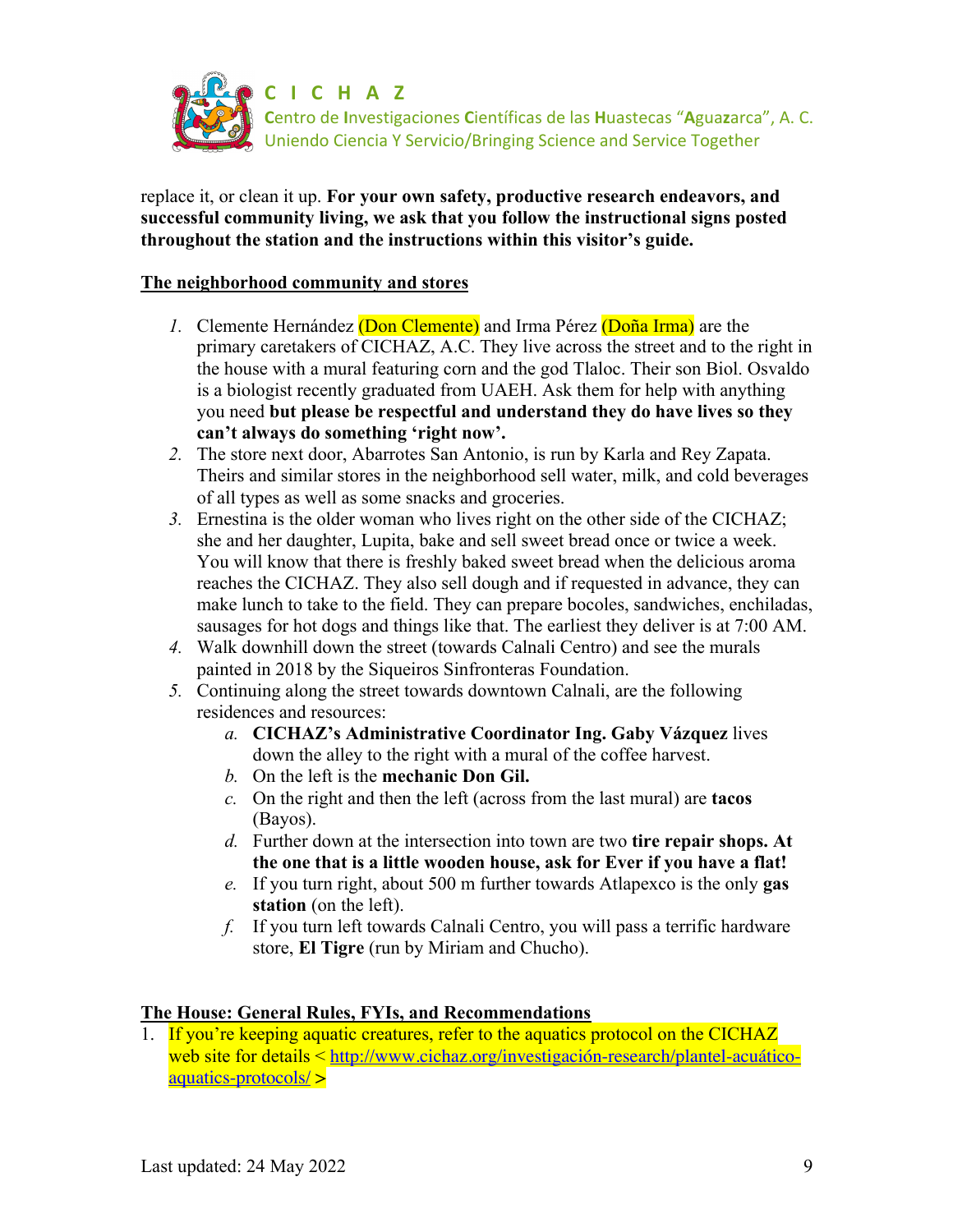

- a. Please note that the dish towels stored under the microwave are to ONLY BE USED IN THE KITCHEN.
- b. Dirty rags that have been used outside should be placed in the labeled container located outside in the bodega under the patio. If the rags are still wet, hang them on the side of the container or patio railing to dry.
- c. Rags used for research/any fish-related work should hang them to dry on the patio or balcony railings.
- 2. Leave all common spaces, lab, and fish room areas as you found them on arrival.
- 3. Follow all posted rules.
- 4. CICHAZ has two wall-mounted first aid kits one downstairs next to the dish cabinet and one upstairs next to the bathroom.
- 5. Sunscreen and fish friendly bug spray are available on the back patio.
	- a. Biting gnats and mosquitoes abound, apply insect repellent liberally. **Do not get insect repellent anywhere near fish, fish tanks, or fish supplies.** Do not use products with **DEET** if you are going to be anywhere near a natural body of water or our fish facilities. We recommend Natrapel or other picaridin repellent. These repellents are still **TOXIC TO FISH** so **WASH YOUR HANDS** before handling any fish**.**
- 6. There are a lot of community spaces and CICHAZ expects a communal attitude
	- a. Respect public spaces by keeping them clean
	- b. Keep your belongings in your room or in a bathroom
	- c. Make sure anything that you do not want to share is labeled
	- d. Do not leave things on the patio! It quickly gets cluttered and items are lost.
- 7. If you are planning multiple trips to CICHAZ, you can leave your items in a box labeled with your name that will be stored in the upstairs storage room. If you have wet shoes at the time of your departure, make sure you have them labeled with your name on them and tell Don Clemente, Doña Irma, or Ing. Gaby so they can put them in storage once they are dry.
- 8. Items that go unclaimed after one month will be put in the donations box in the second-floor storage room.
- 9. Check shoes and drawers for tarantulas and scorpions.
- 10. Wash muddy and heavily spoiled shoes before entering the house.
- 11. Make sure Doña Magda know about any perishables you leave in the fridge on departure.

### **The Backyard**

1. Be mindful that live animal habitats are all around you. The half of the backyard closest to the house is full of freshwater fish. Please be mindful of the tanks when passing through there, especially if you are carrying cleaning supplies or chemicals.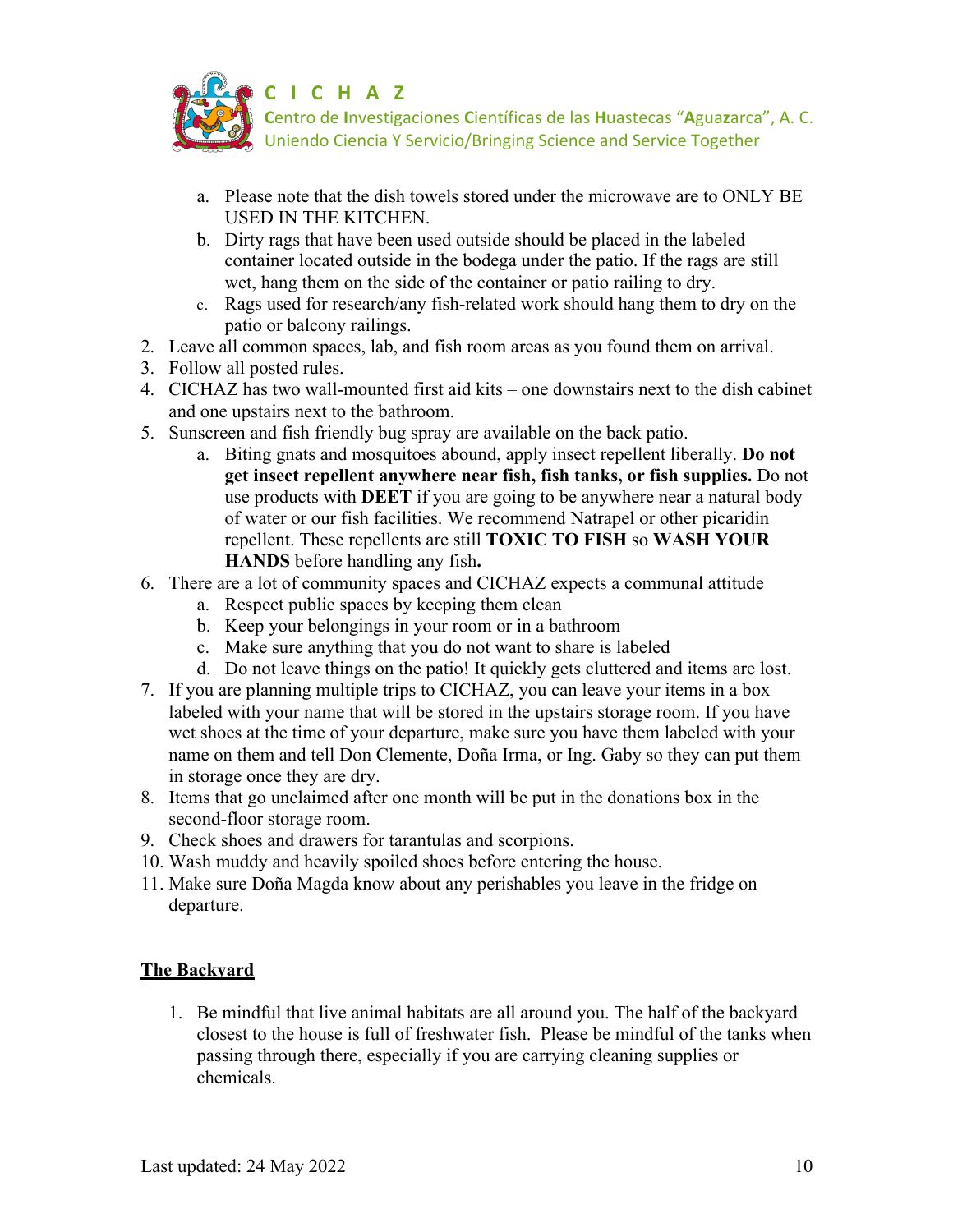

- 2. There are nests of Africanized honeybees around the backyard. Don't bother them and they won't cause problems.
- 3. There are often paper wasp nests on the roof of the house. They are generally harmless but can and sometimes do sting. Just be aware of them and keep your distance during the hottest parts of the day. The rounder nests with small wasps are honey-wasp nests…they are stingless and produce honey. Leave them alone
- 4. Introduced fire ants are a pest here just like in the southern USA. They are merely annoying unless you are allergic.
- 5. There is an abrupt drop-off to the river, exercise caution with young children or impaired adults. The steps down to the river can often be covered with leaves that can be slippery so be cautious with them as well.
- 6. Help yourself to fruit on the trees. We have fruit trees including sweet and sour oranges, tangerines, lemons, limes, "caca de rata" chiles, jackfruit, papaya, peaches, bananas, and *pomarosa* among a few others.
- 7. **Do not sample in the stretch of river behind the house**, as this is our long-term study population Talk to Schumer or Rosenthal if you want to work there. You are welcome to swim as long as you are free of sunscreen, bug spray and other chemicals. Take a shower right after.

### **Water**

- **Please conserve water** as much as possible. Supply can be intermittent. FISH ARE THE PRIORITY over humans so be prepared to go without running water for up to 72 hours. You can use a fishroom bucket filled with water from a stock tank (as directed by CICHAZ staff) to flush the toilet during extended water outages.
- The black plastic reservoir *(tinaco)* on top of the roof is filled intermittently with chlorinated water for bath and kitchen use. This water is chlorinated and fine for brushing teeth and showering, **but don't drink it**.
- Karla (at the tienda across the street) and others sell 40 L jugs of drinking water. **You must return the bottle in order to buy a new one**.

#### **Propane Gas**

- There are propane tanks for kitchen/bathrooms and for the generator which are regularly filled by CICHAZ staff. If there is no hot water or gas going to the stove/oven please let them know immediately or, with an experienced CICHAZ visitor, you can go up to the roof and open the valve to the propane tank.
- Hot water is largely supplied by a solar water heater, so try to shower in the afternoons or evenings.
- In cold weather, if there is gas in the stove but there is no hot water for the shower, contact Don Clemente to replace the batteries of the on-demand water heater outside the bathroom.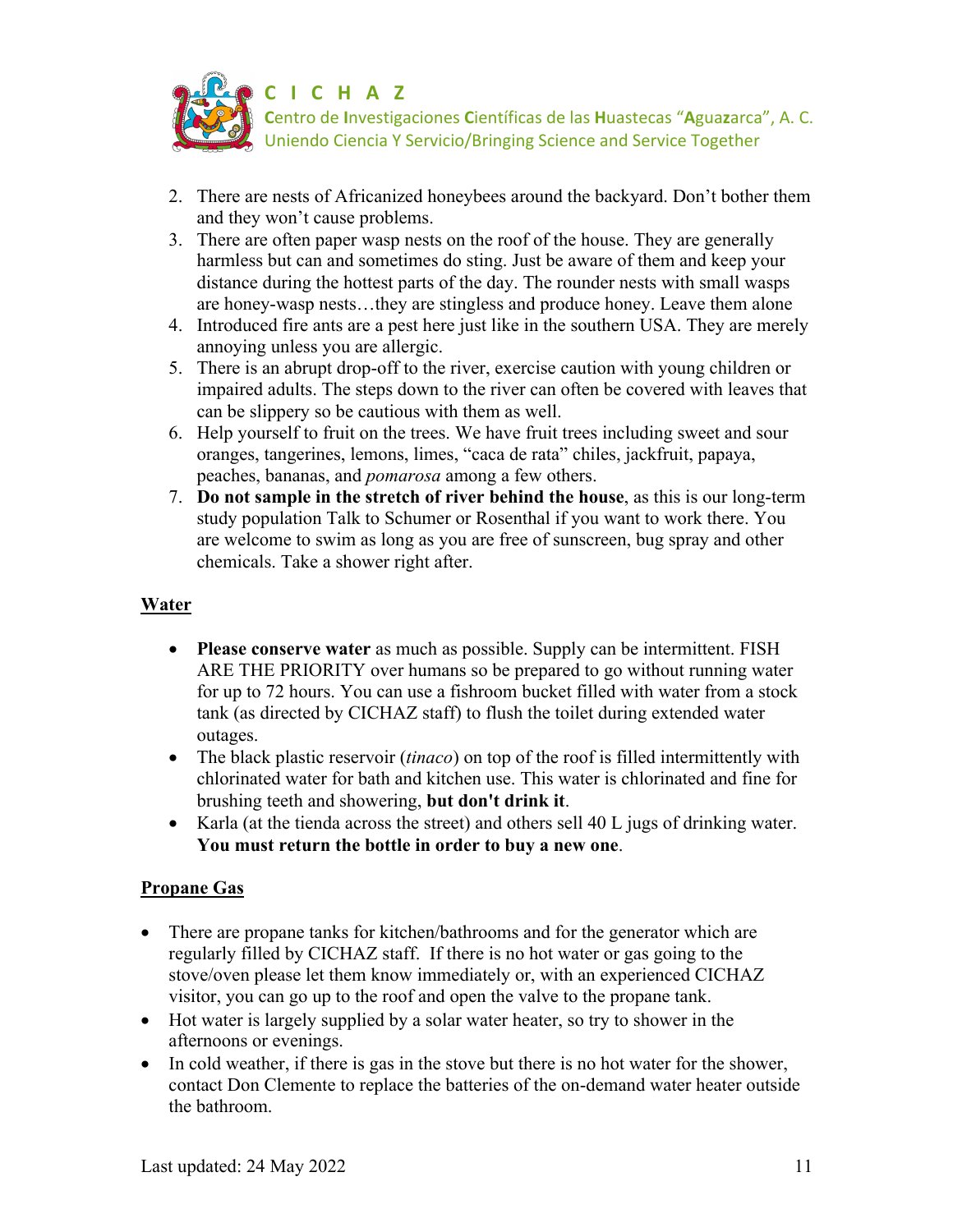

### **Electricity**

- **Conserve energy as much as possible** turn off fans, heaters, and/or lights when you leave a room.
- **CICHAZ runs on 110V current.** The plugs are the same as in the rest of North America. Bring adapters if needed.
- If power goes out check the **breakers** (make sure the switches are up) it is located just inside the driveway door.

## **General Cleaning**

- The kitchen floor should be swept regularly to avoid bugs (there should be a broom and dust pan on the patio or in the kitchen).
- Doña Irma will come to clean the house twice a week, but guests are expected to clean up after themselves.
- The garbage truck drives by on Mondays and Thursdays in the early morning  $(6:00 - 7:00$  a.m.). They make their presence known by ringing a bell and Clemente is usually on the lookout for them. If for some reason Clemente has not already done this, take the trash from the side of the house to the curb in front of the field station; we like to tip the collectors 20 pesos if we see them.

## **Kitchen and Food basics**

**Do not use the kitchen or anything in it for biological research or fish care**. There are sinks in the labs and fish rooms for research use – and the patio utility sink is also available. To be clear, all plates, cutlery, and other kitchen items are to be used IN THE **KITCHEN ONLY**. None are to be used for research.

#### **\*\*\*Please clean up any food once you are done eating or preparing it. We are in the tropics and roaches love a dirty kitchen. \*\*\*\***

- Sra. Magda will prepare meals for large groups, please coordinate with Ing. Gaby well in advance of your visit.
- CICHAZ produces lots of citrus, papayas, beans, jackfruit, bananas, and herbs – try the caca de rata (rat poop) chiles – they are tiny and grow around the inground stock tanks. Help yourself to firewood, fruits, and vegetables. Be sure to try the pomarosa/rose apple (rose-flavored fruits in season in May/June) near the path to the river.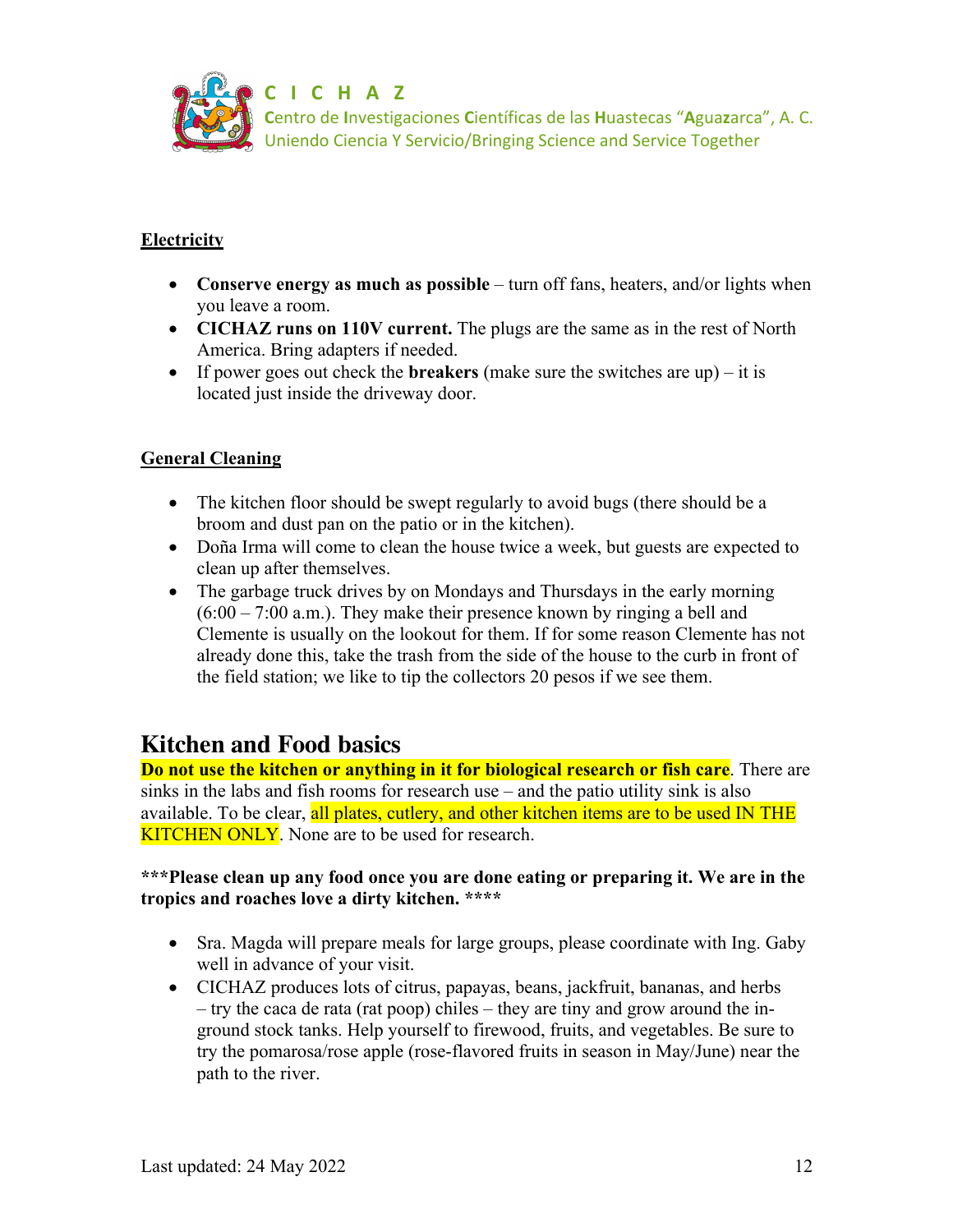

- You can buy coffee beans and ground coffee through Ing. Gaby's ASPAC coffee non-profit.
- There is a coffee grinder and several French presses.

#### *Refrigerator*

- Put anything not for human consumption in the "dirty fridge" located inside the door of the phenotyping lab
- Label anything you do not want to share (but we encourage sharing!)

#### *Dishes*

- Please minimize the soap and water used to clean dishes
- Dishes should be done after each meal to minimize ants, roaches, etc.
- Please do not use any metal utensils when cooking with the non-stick pots/pans.

### *Counters & Floors*

• Please sweep after every meal (the broom and dustpan are on the patio or in the kitchen).

### *Dish Towels*

- These are used to dry dishes **only** and are located under the microwave. Please add them to the pile of sheets and towels to be washed when needed.
- These should never <u>leave the kitchen except to be washed.</u>

### **Compost**

- We have a compost bucket in the kitchen please put kitchen waste in there including meat and dairy, which is fed to local livestock
- When the compost bucket is full, please empty it in the designated area near the concrete register beyond the driveway. We have a system and an experienced CICHAZ visitor can show you where and how to empty it (Marely, Don Clemente's daughter could show you what she does).

### **Reuse and Recycling**

- Reuse containers as much as possible. Put the paper, plastic, and aluminum trash in the appropriate container in the kitchen and garbage areas.
- If you use any 500ml or smaller plastic bottles of soda or mineral water, we can reuse them – no need to recycle. When it is empty, rinse it out and put it in the mesh bag on the patio next to the oven. These smaller bottles are good for storing dead fish.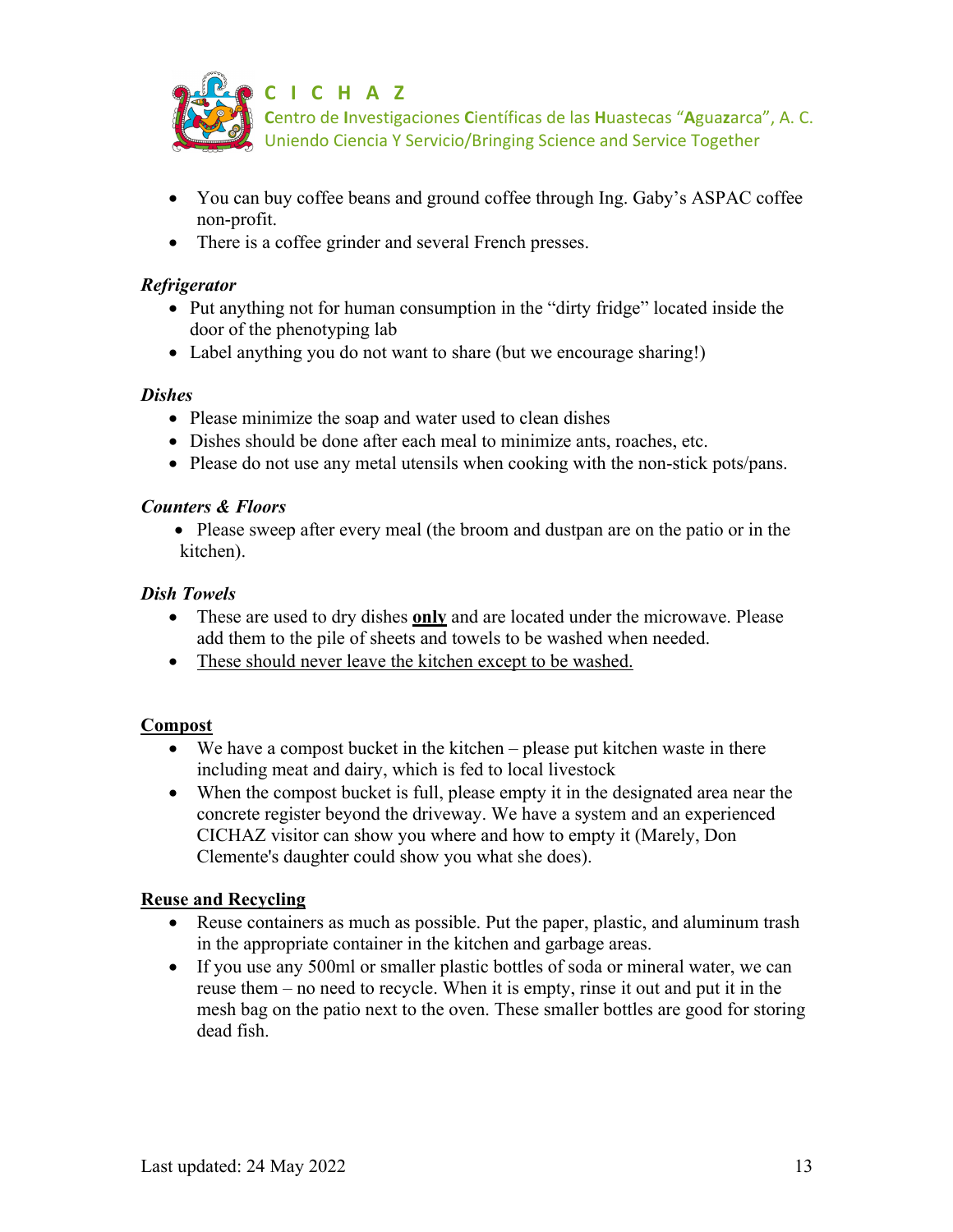

**C I C H A Z**

**C**entro de **I**nvestigaciones **C**ientíficas de las **H**uastecas "**A**gua**z**arca", A. C. Uniendo Ciencia Y Servicio/Bringing Science and Service Together

# **Bedrooms and Sleeping Options**

There are five bedrooms at CICHAZ; some guests prefer camping in the backyard and all visitors are welcome to do so. Gaby will let each visitor/group know which rooms/beds are available for use and specific requests will be accommodated whenever possible.

## *First Floor – Leaders' Suite*

• Reserved for trip leaders, special guests, and mobility-impaired visitors

## *Second Floor – Four bedrooms*

- #1: The Bird (El Pájaro) Room (2 bunk beds, 1 double)
- #2: The Donkey (El Burro) Room (1 bunk bed, 1 single bed, 1 single bed)
- #3: The Needle (La Aguja) Room (1 bunk bed, 1 double bed)
- #4: The Flower (La Flor) Room (2 bunk beds)

### *Camping*

• An outdoor bathroom, shower, and storage units are available on the ground floor of the directors' residence for those who choose to camp in the backyard.

## **Bathrooms**

There are three bathrooms at CICHAZ; one downstairs and two upstairs. If there is no toilet paper in them, please go to the upstairs storage room and grab two rolls (one for now and one for later) and put a roll on the dispenser.

If you want to keep your bathroom products in the bathroom, please label them and keep them together in a caddy so there is counter space for others.

### *Toilets*

- Try to urinate in the garden rather than in toilets. Anything that goes down the drains ends up in the river downstream of town, untreated. Think of your downstream neighbors before you flush. When possible, please urinate discreetly in the backyard at least 15 m away from any in-ground fish habitats.
- Put toilet paper and other sanitaries in trashcans rather than down the toilet. The plumbing can handle a tiny bit of paper (one wipe).
- If the water is off, fill a bucket with water from the fish tanks outside and pour the water into the toilet when you are done.

### *Showers*

• Try to keep them brief.

### *Sinks*

• Tap water is chlorinated and fine for brushing teeth, but don't drink it.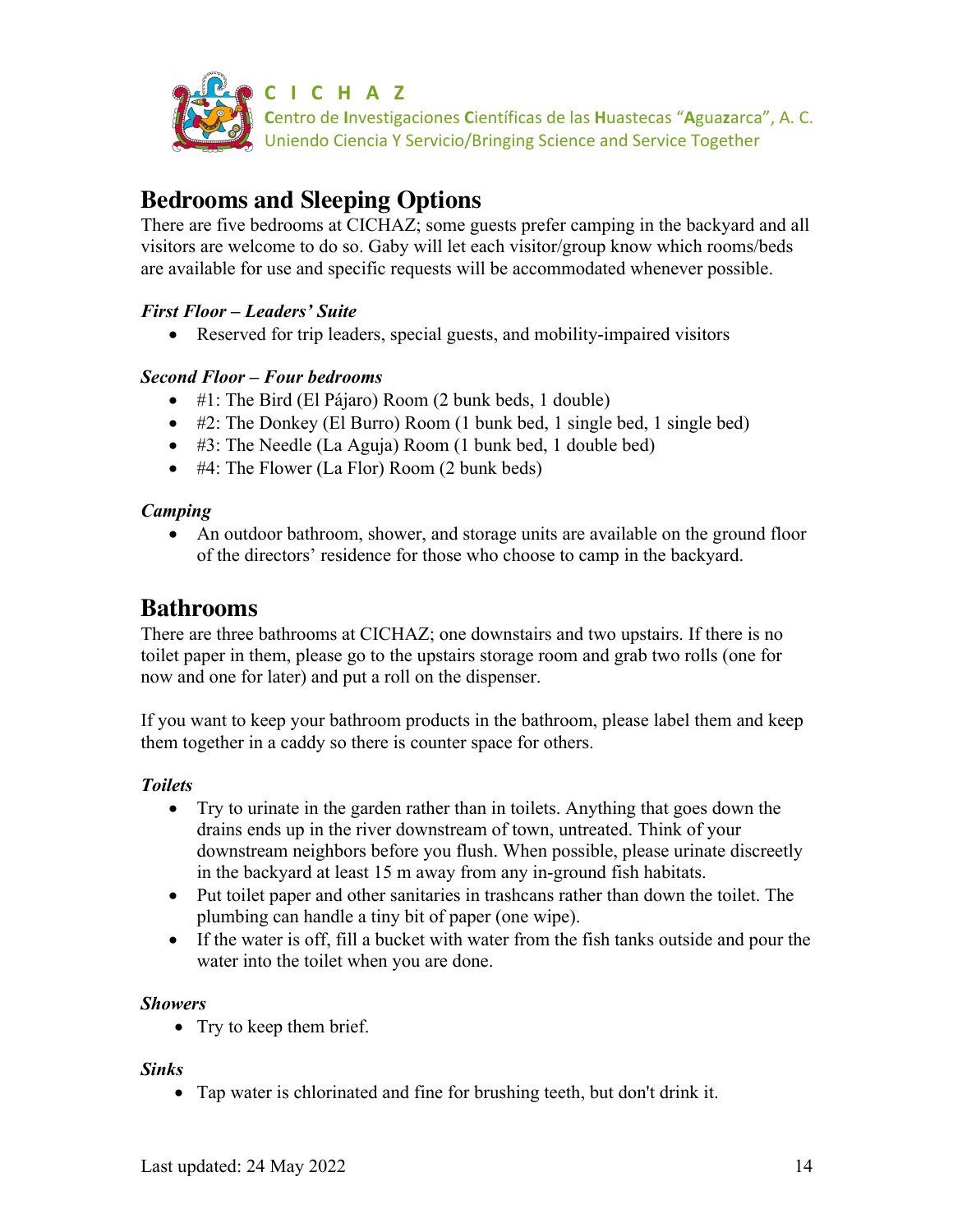

## **Sheets and Towels**

- Towels, sheets and blankets can be found on the second-floor landing (in the corner storage room).
- These towels are **only** for personal use and we ask that you use **only one** during your stay; wash it as needed.
- When you leave, pile sheets and towels in the hallway in the clothes hamper.

# **Laundry**

- The washing machine is located on the roof. Hang clean clothes on the roof or on the second-floor terrace to dry. If it is raining, hang clothes on the back patio and/or the staircase railing.
- Next to the washer is a sink where you can hand wash clothes if you like.

# **Internet and Cell Service**

### **Internet**

- CICHAZ has modest internet access. The wireless password is on the white board upstairs. Please avoid transferring large files and do not share the password with the neighbors.
- Please read a book from our library, watch a DVD from our collection, or talk to somebody rather than streaming anything entertaining. Essential communication and science take priority.
- **Please make sure wi-fi is turned off for all but one of your devices at a time.** You may have to take turns with other people when it comes to having your wi-fi on. There are several internet cafés in town and StarBit sells wireless minutes that you can access in most of the urbanized part of Calnali.

### **Phone**

- Cell service and cellular internet can be spotty; at the field station, often you need to be on the roof to get the best reception.
- We don't have a landline, all communication is by cell phone. If coming from abroad, we recommend contacting your provider about an international data plan and plan to use WhatsApp that relies on data.
- If calling Mexico from outside Mexico, country code is  $+52$  and then the number
- To call from Mexico to a foreign country, dial 00 and then the country code and number.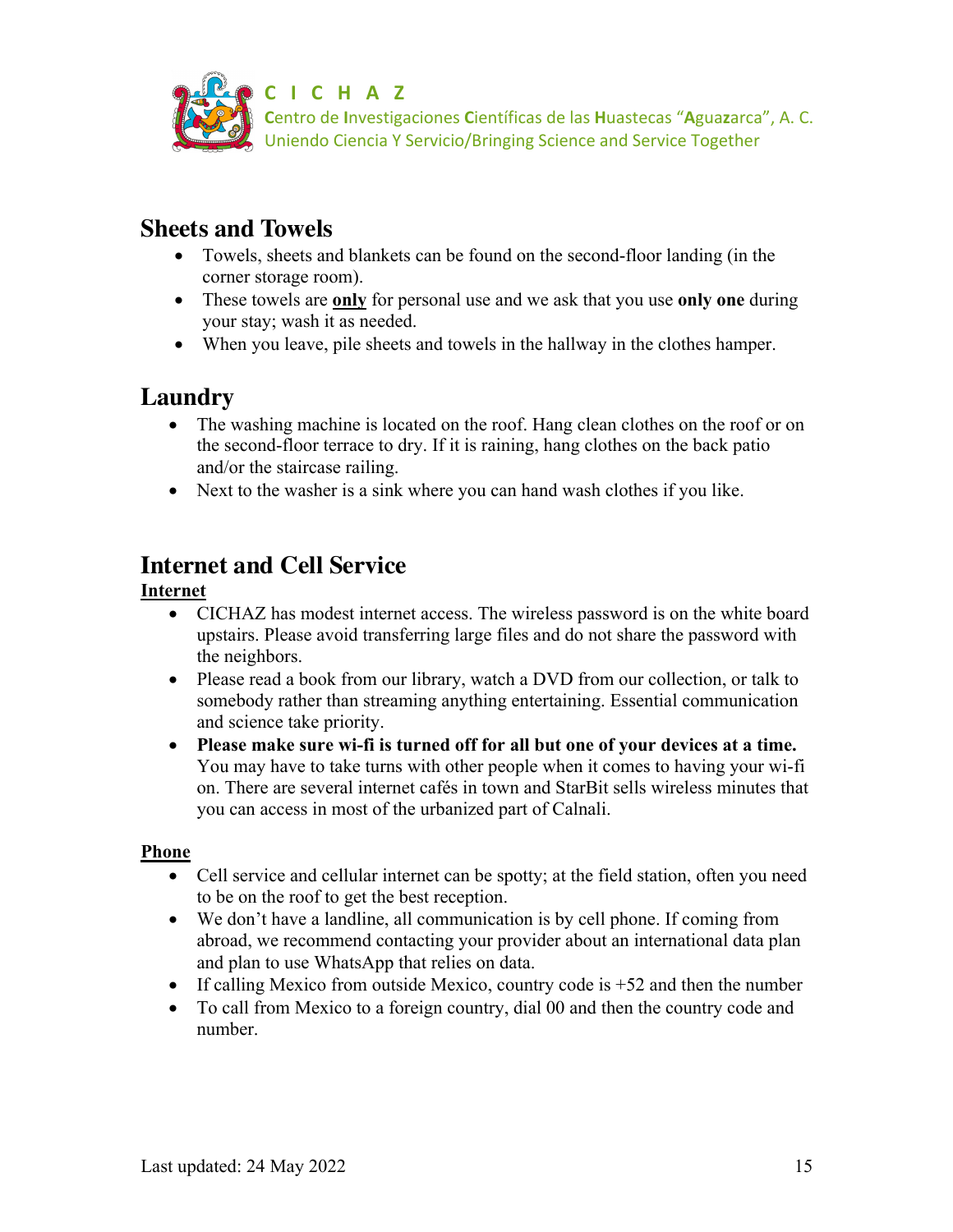

## **Meeting and Work Spaces**

On the second floor of CICHAZ there is a desk available for use. There is also a dining table downstairs that can be used for meetings, as well as the back patio and the palapa in the backyard. A projector and screen as well as extra chairs can be made available upon request.

# **Laboratories, Fish Rooms, and Outdoor Tanks**

There is a shared molecular laboratory for genetic work, a phenological laboratory, and a behavior laboratory inside the main CICHAZ building. Outdoors we also have a space for behavior experiments and a multi-use space with a table (in the old pig sty). Regardless of which laboratory you use, please keep your work space clean, wash any equipment you use, and return any chemicals or materials to their proper place (shelves are now labeled so please respect this system). Since these are shared laboratories, don't assume that your research team is the only one needing access to a laboratory on a given day.

There are rags available for laboratory use. If you need additional rags, askMagda, Johaira or another member of the CICHAZ staff. DO NOT RAID THE KITCHEN FOR RAGS. When you are done using a rag, if it is wet, hang it on the back-patio railing or the second-floor balcony railing. Once it is dry, put it into the rag hamper.

There are two indoor fish rooms. The small one is kept cold and is called Serrana. The larger room, Huasteca, is kept warm. There are also elevated, concrete outdoor tanks as well as large and small grounded tubs. Since there are many research projects going on simultaneously we have created the policies listed below to assure the best fish care possible. We encourage researchers to involve the CICHAZ staff who care for the fish (Osvaldo, Johaira, and Magda) in your work as much as possible – both for the success of your project and for their advancement.

## *Fish Tank Use Policy*

- 1. Before you arrive at CICHAZ, we need to know any fish tank requirements you have and where (Serrano, Huasteca, and/or the outdoor tubs). On the online registration form to be completed before your arrival (https://forms.gle/ZL8JwnZK9DG8cNSF9) you can indicate how many tanks you need, what size(s), and in which location(s).
- 2. Once you arrive at CICHAZ, Osvaldo or Johaira will let you know which racks/fish tanks you can use and will let you know where to keep any materials you are using (she will give you a box or rack space).
- **3. Osvaldo, Johaira and Magda are in charge of carrying out the protocol for the entry of field fish into tanks (deworming).**
- 4. If you detect water leaks, please mark them and notify CICHAZ staff.
- 5. Johaira and Magda are in charge of feeding the fish, let them know if they do not need to feed yours.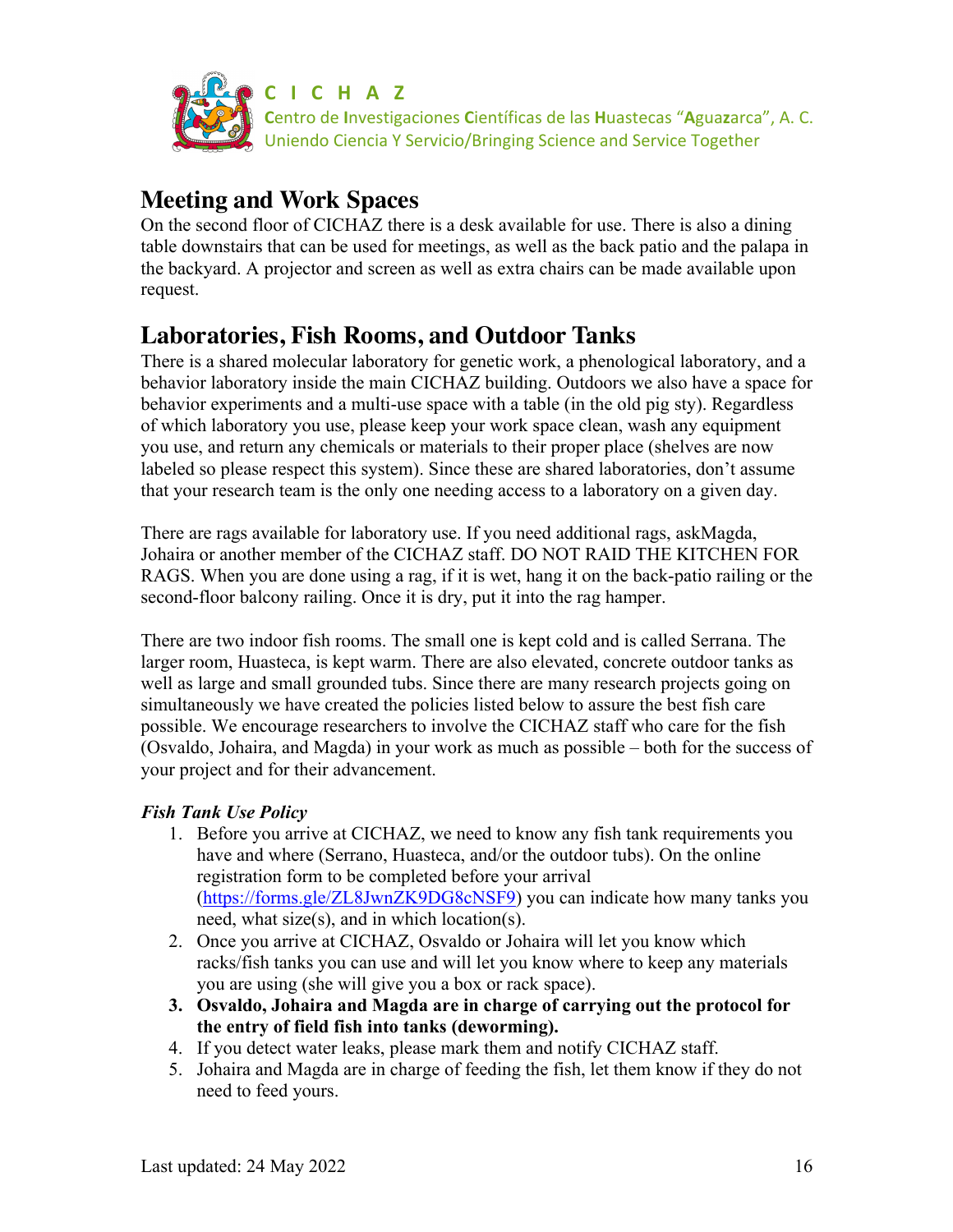

## **Entertainment/Fun Activities**

While we expect everyone to be working hard we know you need some down time and some fun! Please take advantage of the facilities but we ask that **during the week any loud activities are wrapped up NO LATER than 10:00 PM and on weekends, 1:00 AM.** Please be respectful of your neighbors and colleagues who need a good night's sleep.

### *Books*

Over the years CICHAZ has gained a collection of books in English, Spanish, and Italian. These can be found in the hallway of the second floor of the main CICHAZ building. Feel free to leave a book or borrow a book.

### *TV/ DVD Player*

To enjoy our movie collection, use the region-free DVD player in the living room. Return DVDs to their proper cases when you are done and file them alphabetically (if you find them in disarray, please feel free to organize them!).

# **Groceries and Eating Out**

### *Abarrotes/Miscelanea/Mini-Super (convenience stores) in Aguazarca*

- You can get general staples here (milk, basic veggies, eggs, beer, flour, water, snacks, packaged tortillas, etc).
- 20-L water bottles can be exchanged for  $\sim$ 15 pesos. Bring your empty in exchange for a full one.
- Santa Clara and Lala milk are all milk, most other brands are cut with vegetable products.
- Most things in glass bottles, like beer, carry a deposit. Neighborhood vendors usually won't charge you, but **you need to return them** before you leave.

Abarrotes El Coyote is the main supermarket in town. You can get all the basics here, including alcoholic beverages - except pharmaceuticals, fresh meat*,* and veggies. They *intermittently* accept major credit cards so plan to have cash on hand.

### *Market*

- Fruit and vegetable stands are set up most days of the week. A butcher shop by the *presidencia* (town hall) has fresh meat. The chicken stands sell both fresh chicken and tasty rotisserie chicken.
- If you want fresh corn tortillas, you'll have to go to tortillerías in town or beg for them in the neighborhood. Everyone in the neighborhood has their own family cornfield (*milpa*) and makes them by hand at home.
- The fresh *pan dulce*, available next door and in town, is very good.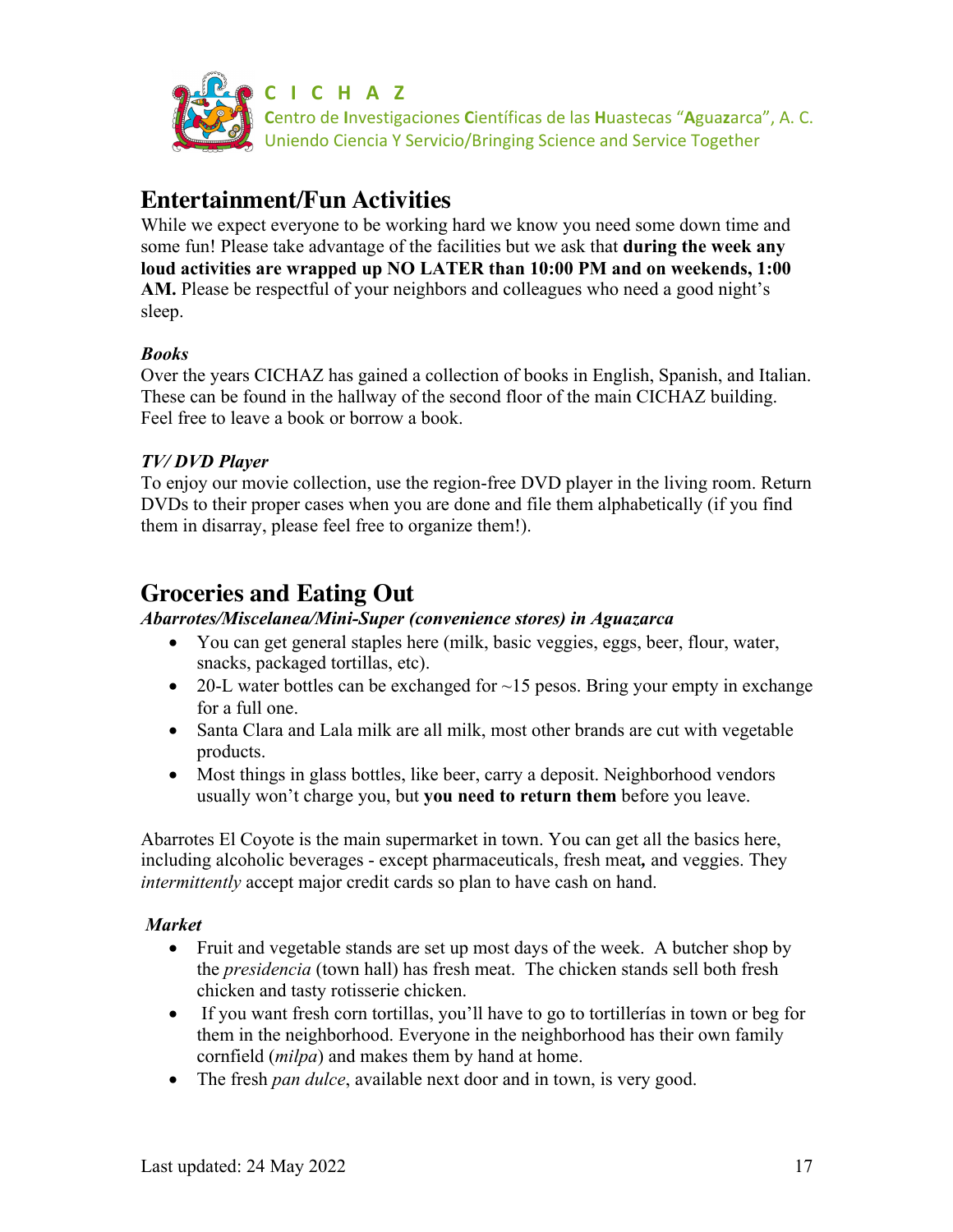

Market day is **Sunday.** Show up by 11 am to ensure you'll find everything you need. See glossary for specific items available in the market. The most unusual items are sold by elderly indigenous ladies sitting on the ground, mostly in the central plaza. Be sure and try *zacahuil,* the meter- long tamale, as well as chickpea empanadas and *guisos* by **Doña Gelasia,** near the center of the market.

You can ask Doña Magda to prepare something from what you find. She also makes tortillas and sometimes surprises us with bocoles (corn dough with beans or cilantro or just salt) and fresh enchiladas.

### *Eating out*

- Some of the best food is sold at taquerias and other small family stands see glossary for specifics.
- We recommend taking a few nights during your visit to eat out:
	- o **Taquería Bayos** is right down the street
	- o **Hotel Oviedo/Restaurant La Jarochita** has substantial and delicious meals for about \$120. It's best to give them a heads-up in the morning or earlier if you plan on a meal there.
	- o **Restaurante Calnali** y **La Florecita** offer "plato huasteco" that consist of *cecina* (meat that has been salted and dried by means of air, sun, or smoke) with *enchiladas*.
	- o Calnali Centro next to the main zocalo has a few options as well: Rotisserie chicken, quesadillas and tacos (Doña Lulú – in front of the Presidency), tortas, etc.
- If lots of locals are eating someplace, it's likely to be tasty and pretty safe. But if it's your first time visiting Mexico you will get sick no matter what you do.

# **Vehicle Use**

If you use one of the CICHAZ vehicles, after each use we ask that the car be wiped down, vacuumed, and generally left clean for the next crew. There should be a crate of cleaning supplies behind the stairs under the patio.

## **Emergencies**

In the event of a medical emergency, contact Ing. Gaby Vazquéz and/or Don Clemente's family immediately as they are up to date on local changes. If you are traveling as a representative of an institution, you should be aware of their emergency support systems and have relevant contact information easily accessible.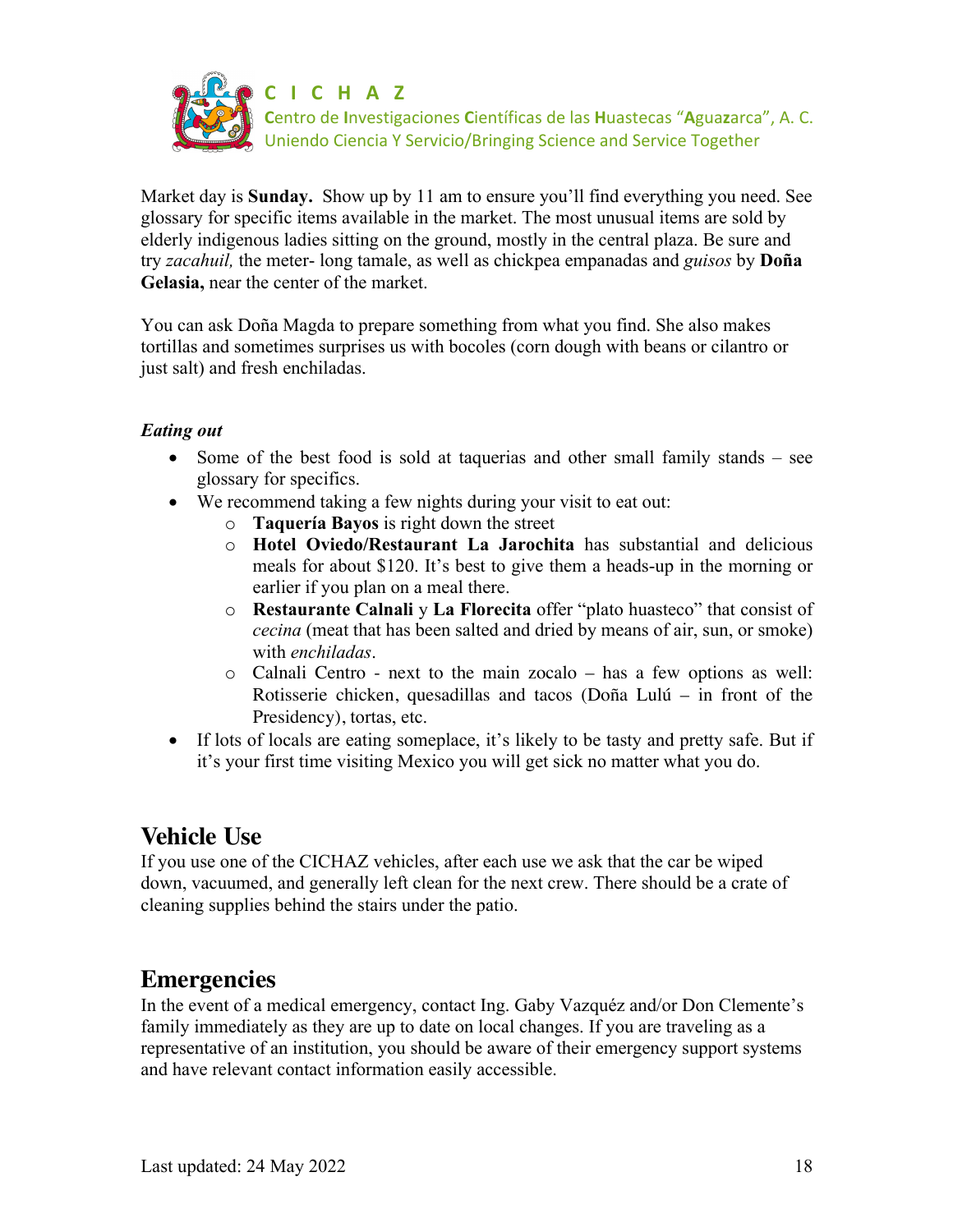

### 1. CLINICS AND HOSPITALS

- a. A very basic clinic is located in Barrio Tlala southeast of downtown. For minor emergencies, you can also look for a physician's office, often connected to a pharmacy. Here are two private doctors you can contact:
	- i. Dr. Enrique Montaño Cel. 771 333 4833
	- ii. Dra. Corina Melo Para citas: 7711318032
- b. There are also dentists in Barrio Tlala, near the Zócalo.
	- i. Dra. Yuri Pelcastre Cel. 7712342352
- c. The next closest 24-hour clinic is called **Hospital Ilusión/Hospital Regional Tlanchinol** located in Barrio Unidad Deportiva en Tlanchinol, Hidalgo (about 45 minutes away without fog). Phone number  $+52$ 7749740242
- d. The next closest hospitals with somewhat better facilities are as follows:
	- i. Huejutla de Reyes (2 hours away towards Tampico)
		- 1. Lopez Santos Jorge (~90 min away) Carretera México-Tampico 215 43000 **Huejutla de Reyes, Hidalgo** Phone number +52 78 989 64196
	- ii. Zacualtipán (90 min away towards Pachuca)
		- 1. Centro de Salud de Zacualtipan\*\* Galeana #2 , Col. Centro, C.P. 43200 Zacualtipán de Ángeles, Hidalgo, México Teléfono: (774)-742-0599
		- 2. Hospital IMSS Oportunidades HRS No 22 Zacualtipan Instituto Mexicano del Seguro Social Ocampo #S/N , Col. Centro, C.P. 43200 Zacualtipán de Ángeles, Hidalgo, México (774)-742-0487

For international-class hospitals in Pachuca, Mexico City, or Tampico, call your travel insurance provider.

## **Fees**

As a part of its nonprofit goals, CICHAZ is working towards achieving a model of financial sustainability through collection of user fees. The fees paid by those who use CICHAZ facilities will cover operational and maintenance costs of physical infrastructure, equipment and basic supplies and services that are available to visiting researchers and students. Researchers planning work at CICHAZ should budget US\$65/person/day for housing and bench fees when planning to visit CICHAZ or preparing grant applications for work at CICHAZ. Financial assistance is available for researchers without dedicated funds. Please contact us with questions or for more information about financial assistance, if it is needed.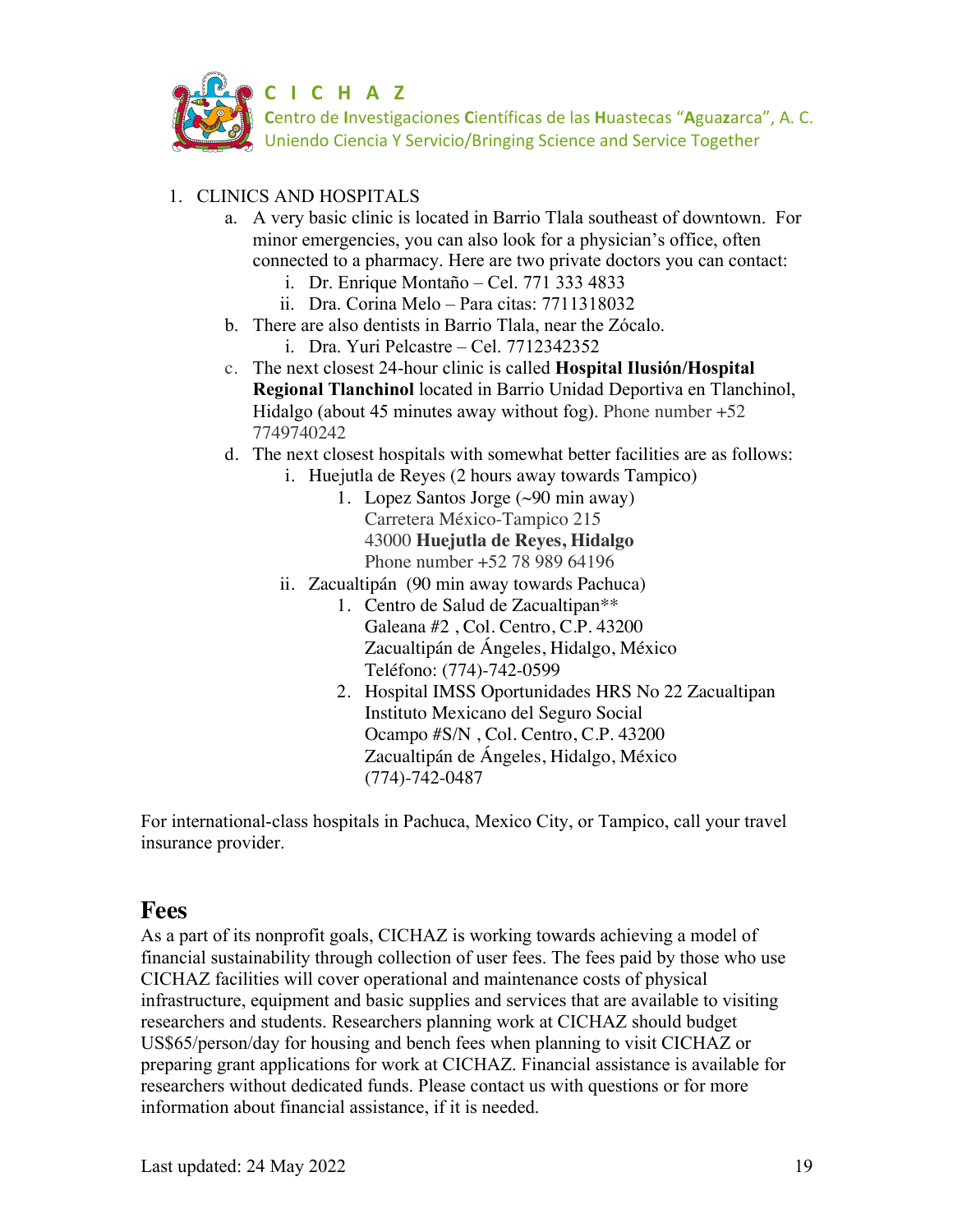

# **Declaration on COVID-19 – CICHAZ Visitor responsibility and Liabilities**

### *I declare that …*

- I am aware of the existence of a global pandemic caused by the spread of a virus, which causes a contagious disease called COVID-19 (Coronavirus).
- I am solely responsible for taking preventive measures to take care of my health, that of my family and that of the people around me.
- When deciding to travel to Calnali and make use of the facilities of CICHAZ, A.C., I assume with responsibility that I am healthy **AND HAVE BEEN VACCINATED.**
- If before traveling I presented symptoms, I have had a negative antigen test within the last 48 hours. If positive I will delay or cancel my trip.
- If during my trip to Calnali I present symptoms of Covid-19, I will immediately notify my trip leader as well as Gabriela Vázquez and / or Clemente Hernández electronically, isolate myself, and will take a COVID test locally at my own expense.
- I know that if I test positive for COVID-19, I will only be able to receive basic medical attention (telephone medical consultation) that depends on existing resources in the municipality of Calnali.
- To work at CICHAZ during the time of COVID-19, I will adhere to the following sanitation measures:
	- 1. Wash my hands WITH SOAP when entering and / or leaving the CICHAZ facilities
	- 2. Sneeze or cough into my elbow (I will also not spit into the air or on the ground).
	- 3. Use only my assigned room and bathroom.
	- 4. Clean all surfaces, appliances and handles after use.
	- 5. Follow the directions of the local, state and federal authorities of Mexico.
- I release CICHAZ, A.C., co-directors and/or legal representatives from all responsibility for my care and any major medical solutions.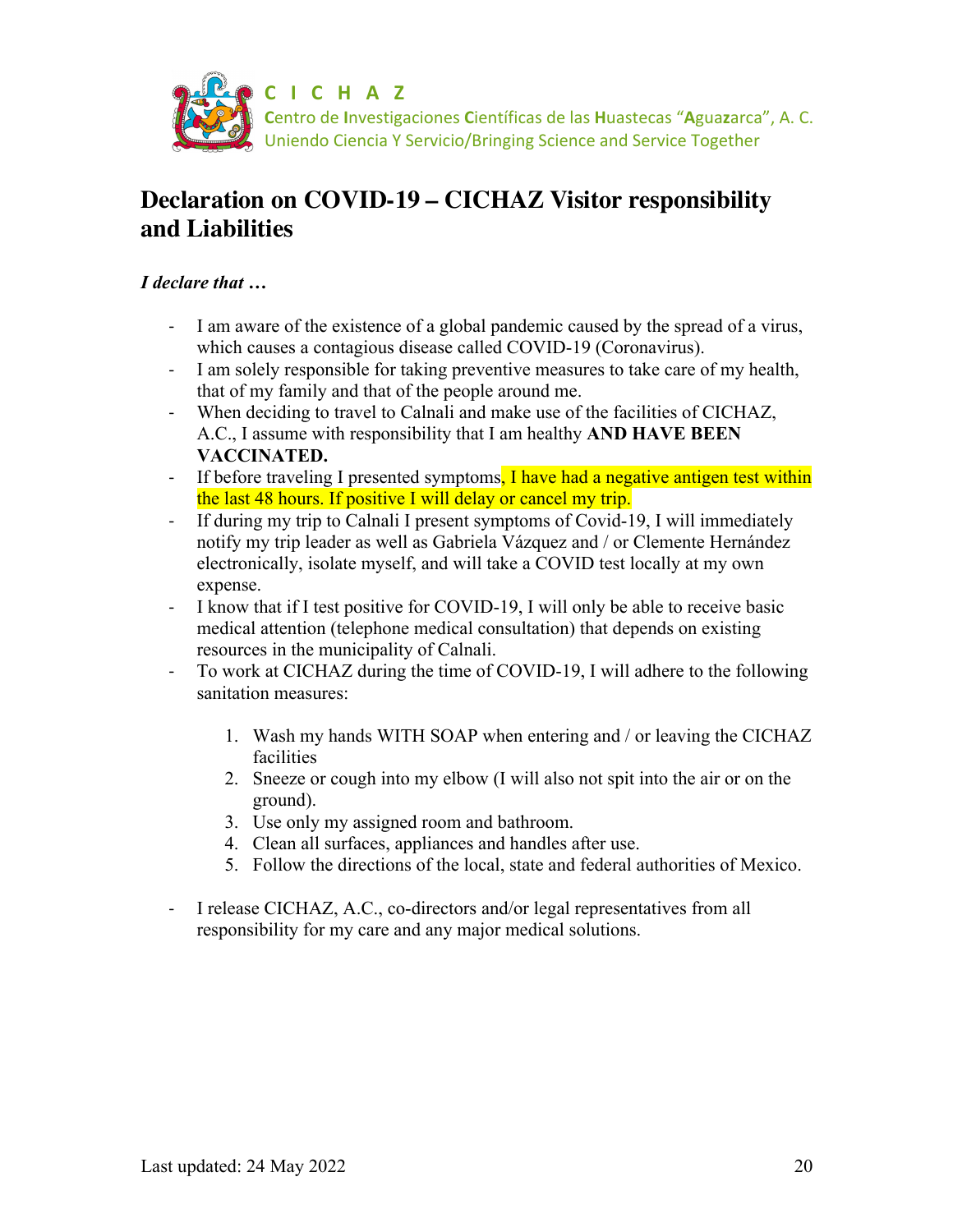

# **Statement of Consent**

**I certify that I have read and fully understand the contents of the CICHAZ, A.C. Visitor's Guide** and will use the facilities of the field station as requested, as well as comply with the checklist of responsibilities upon arrival and departure of CICHAZ, A.C. I understand and acknowledge that I am responsible for my own travel to and from CICHAZ, A.C.

CICHAZ A.C. does not conform to U.S. or any institutional safety standards. By working, visiting, or volunteering at CICHAZ, A.C. I assume any and all risks and responsibilities and release the owners and users of CICHAZ, A.C., as well as their employers and affiliated institutions, from any and all liability.

To register for your CICHAZ visit and agree to these terms go to the following online form: https://forms.gle/m1wrFbZgTAvibaAD6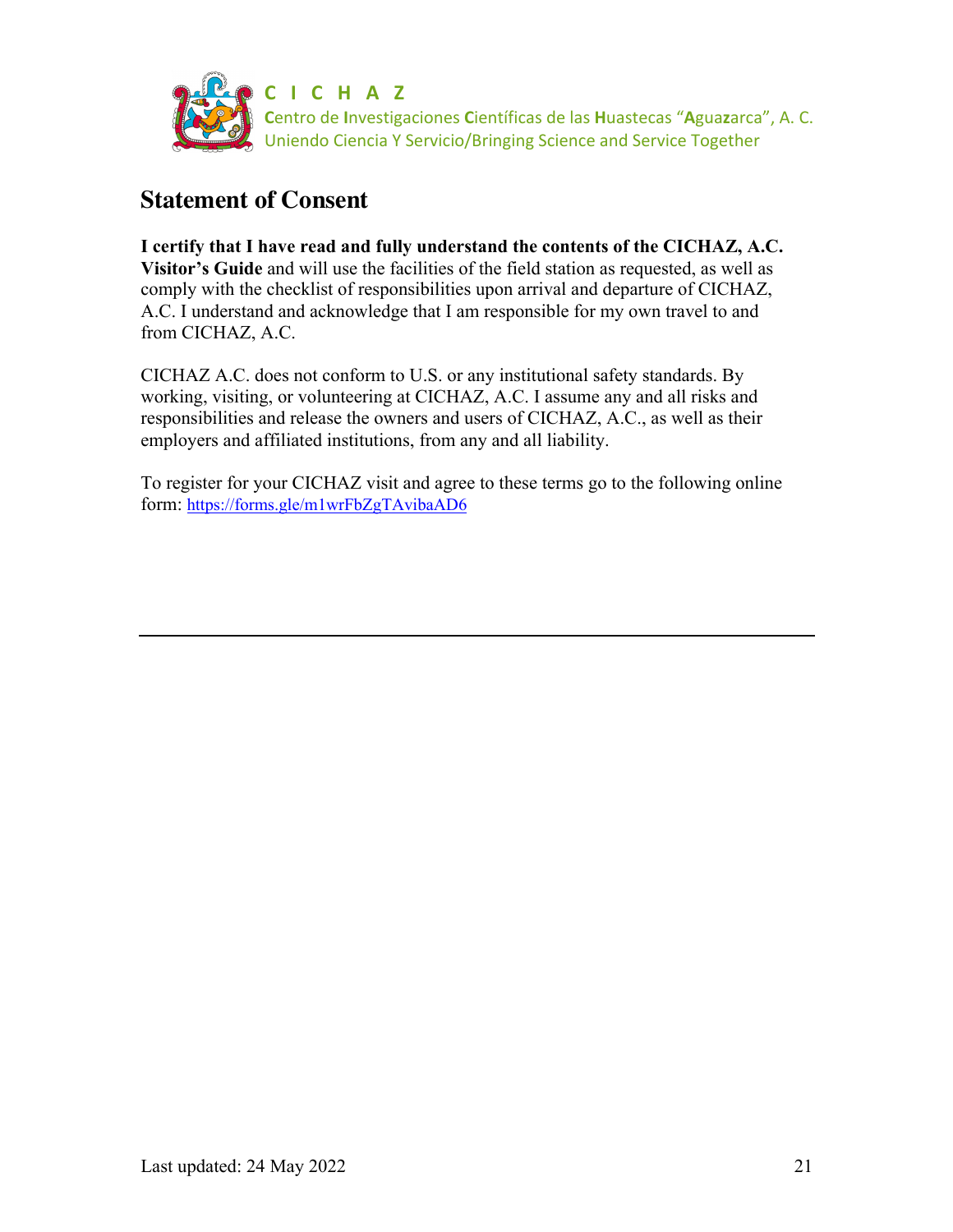

# **Appendix A. What to Pack**

CICHAZ has a washing machine but if there are water shortages due to pipe back-ups, low water reserves, or other unforeseen problems, water for the fish takes priority over the washing of bodies or clothes. Visitors should plan to wear clothes multiple times before washing and all clothes are line dried; once the summer rains start this often means drying clothes inside the house.

Some visitors bring the same personal supplies and some of us tend to leave our things in public spaces **– if you want something to stay in your possession, label it.** 

### *Essentials*

- Cash (Mexican pesos). It's easy to change cash at the airport or on the U.S. side of the border, but very difficult to do within interior Mexico. Keep small change around for public restrooms.
	- o Market vendors do not take credit cards, some tiendas in Calnali (e.g., the main supermarket in town, Abarrotes El Coyote, does take credit cards but that is the exception).
	- o NOTE: U.S. credit cards do not work at most gas stations.
- ATM card (make sure you know your pin!)
	- o Calnali has one ATM machin that accept most international ATM cards but they do run out of cash on market days (Sundays) and often are not replenished for a few days.
- Credit card (know the PIN for ATM use)
	- o Contact credit card company before travel to authorize international use
	- o Most common international cards are Mastercard, Visa, Amex
- Phone and phone charger

### *International Visitors:*

- Passport
- Color photocopy of passport, stored in a place separate from passport.
- Adapters for 110V North American electrical sockets, if needed

### *Basic Checklist*

- Toothbrush/toothpaste.
- Shampoo/conditioner.
- Tampons / Pads / Menstrual cup.
- Soap.
- Deodorant
- Extra underwear and socks.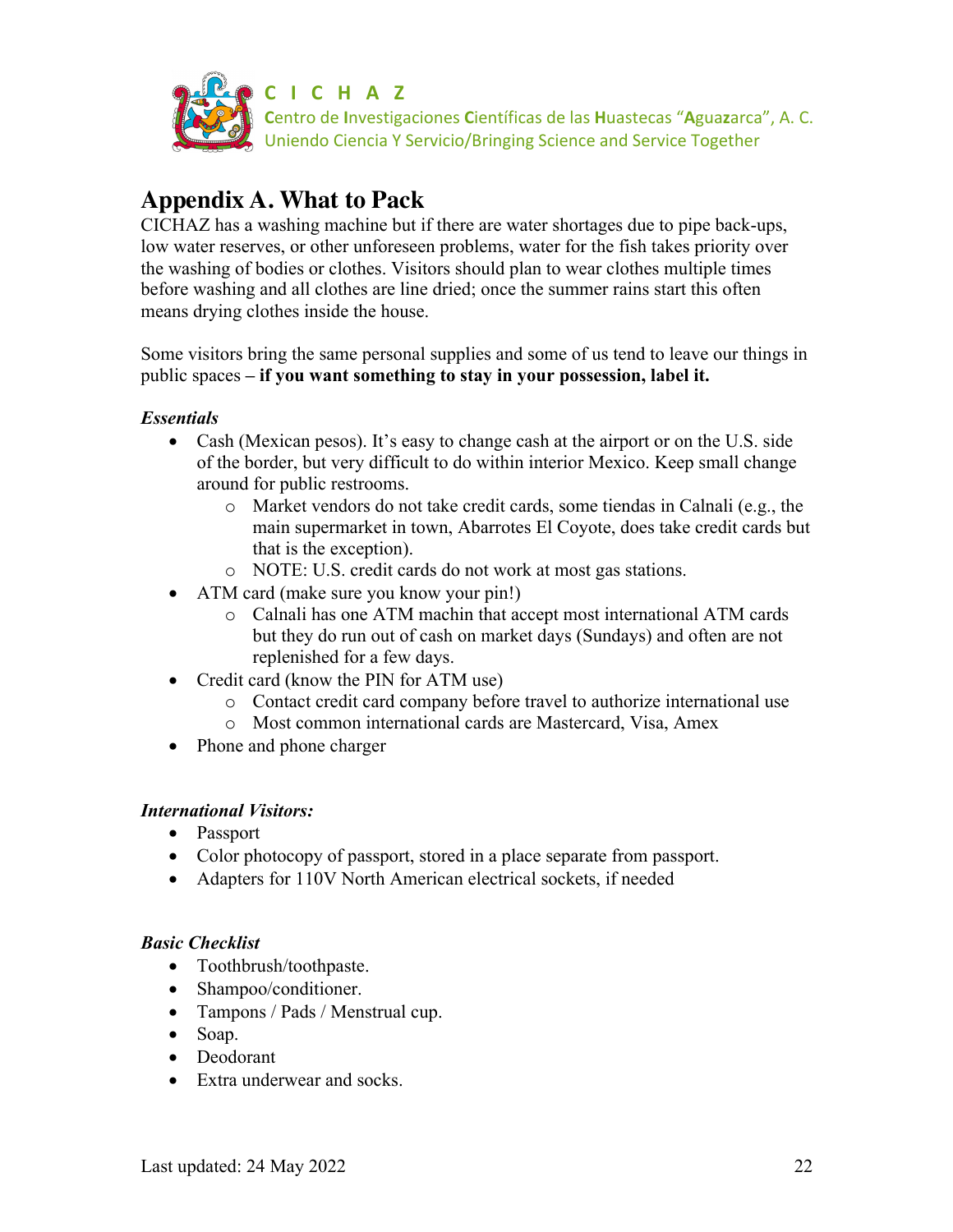

- Bug spray (**REMINDER**: Do not bring any **DEET** products to the field station. We recommend Natrapel or other picaridin repellent. These repellents are still **TOXIC TO FISH** so **WASH YOUR HANDS** before handling any fish).
- Hand sanitizer.
- Sunscreen (especially in spring and summer but avoid getting it in the water. Zinc based is best).
- Headlamp.
- Toilet paper or Kleenex for emergencies. Most pay-for-use bathrooms supply toilet paper, many free bathrooms don't.
- While the field station supplies towels, we ask each guest to use just one. If you need more than one you may want to bring a fast-drying towel with you.

*No need to bring sheets - the field station has a generous supply.*

### *Clothes*

Temperatures can range between near-freezing at elevation in winter to 45 C in the lowlands in summer. Plan accordingly.

- Water shoes (Chacos or Keenes work well for water activities and short hikes).
- Walking/ hiking shoes (water resistant recommended for bad weather).
- Socks.
- Shorts.
- Undergarments.
- Long hiking pants (convertible pants recommended).
- Bathing suit.
- T-shirts.
- Light short and long-sleeve shirts (long sleeve shirts recommended in evening when the gnats start biting or for walking on very hot days to avoid skin burns).
- Long pants/Jeans (quick-dry recommended).
- Light rain jacket.
- A sweatshirt, sweater, and/or a warm-weather quick drying jacket (it can get cool in the evenings, especially in winter and at high elevations).
- For longer visits you may want to bring one nice outfit (for visits to local schools, meeting with officials, or making public presentations). Local *huipiles* are always appreciated for both men and women, paired with dress slacks or skirt.

### *Field Gear*

- Hat! Broad-brimmed recommended but minimally a baseball cap.
- Sunglasses.
- Small day bag/backpack.
- Water bottle (or Camelback).
- Ziploc bags or small dry bags to store gear if it rains.
- Large ziplocs to store wet/dirty clothes and shoes.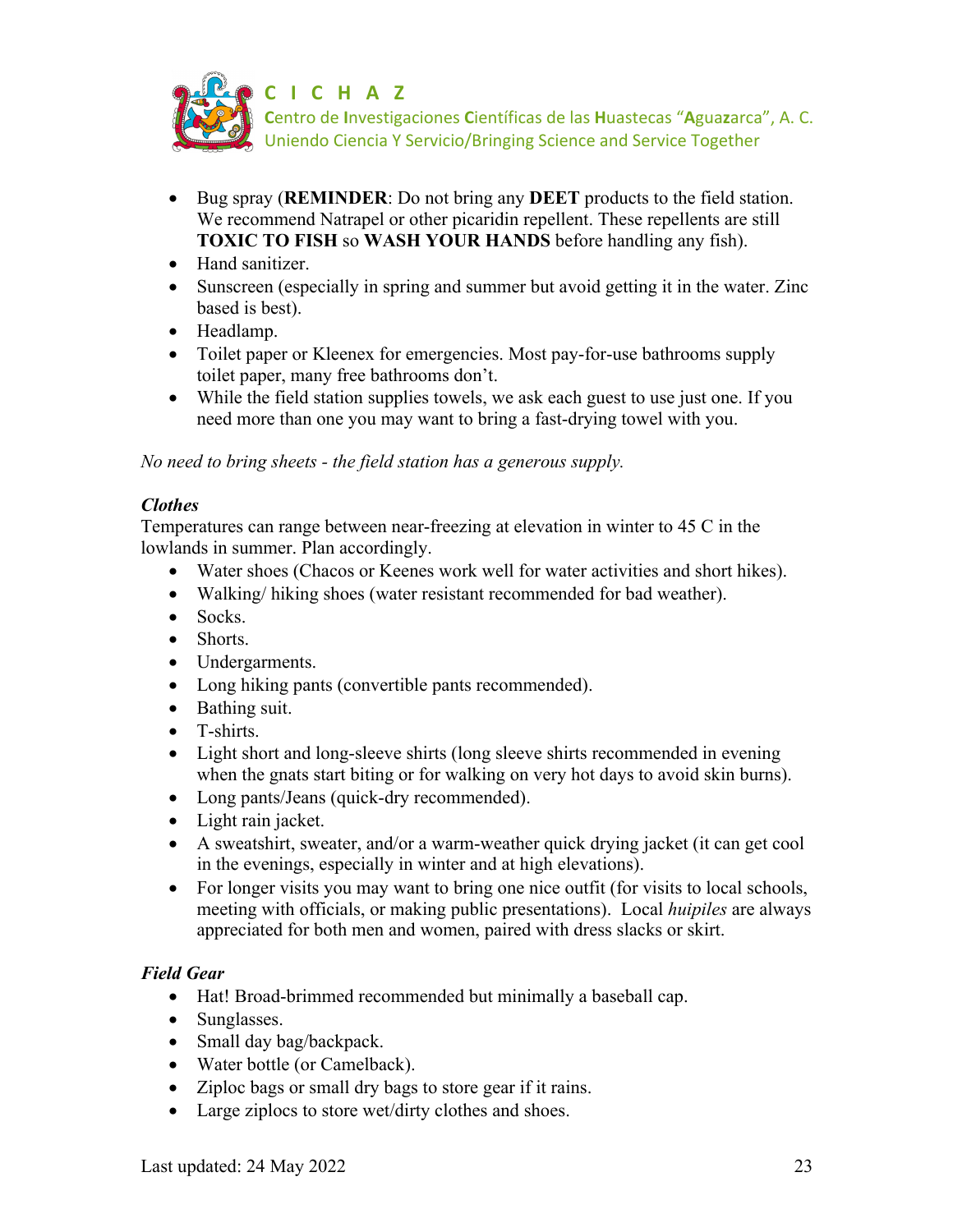

- Sunscreen.
- Bug spray (non-DEET).
- Pocket knife or tool.

#### *Suggested*

- 'Just in case' medicines such as Pepto Bismol, aloe vera, aspirin PM…
- Talcum powder/baby powder.
- If there are any clothes that are still in good shape that you no longer need at the end of your stay, please consider donating them. There is a donation box in the storage closet on the second floor. Anything left at the station that goes unclaimed after a month will be added to the donations box.
- You are encouraged to bring other items for donation such as old phones or clothes you don't plan to use while at the station.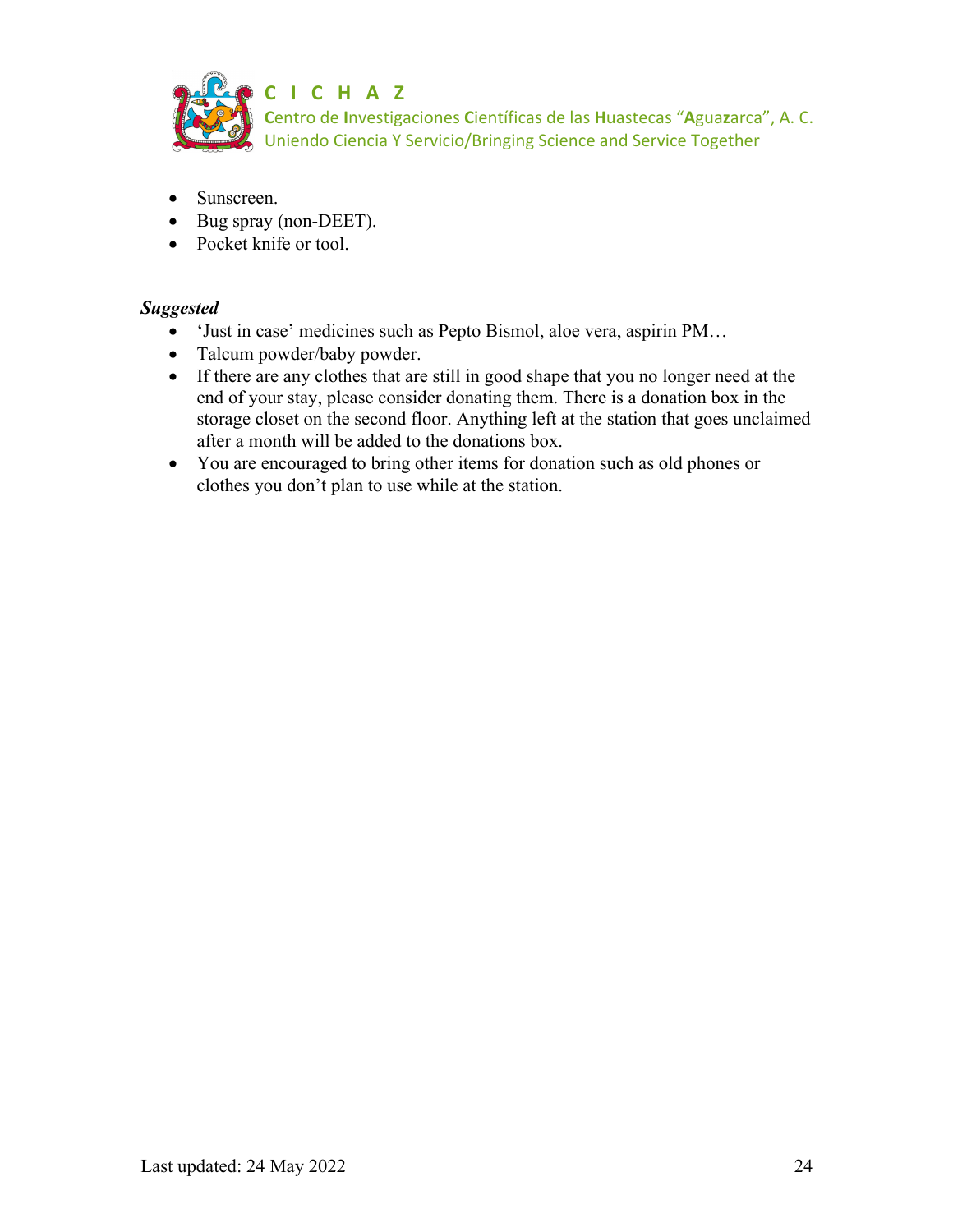

# **Appendix B. Departure Checklist**

| <b>Kitchen</b>                                                                                                                                                                                                        |
|-----------------------------------------------------------------------------------------------------------------------------------------------------------------------------------------------------------------------|
| Leave any perishables you purchased on the kitchen table when you leave.                                                                                                                                              |
| Put spices/pastas/rice/beans in refrigerator.                                                                                                                                                                         |
| <b>Bathrooms</b>                                                                                                                                                                                                      |
| Empty trashcans into can in the back.                                                                                                                                                                                 |
| Gather sheets and towels for the laundry and leave them in the hallway in the<br>clothes hampers - DO NOT PUT WET TOWELS IN THE CLOTHES<br>HAMPER. If towels are wet leave them hanging on the railing in the hallway |
| and let CICHAZ personnel know.                                                                                                                                                                                        |
| <b>Bedrooms</b>                                                                                                                                                                                                       |
| Strip beds.                                                                                                                                                                                                           |
| Lock windows.                                                                                                                                                                                                         |
| Office                                                                                                                                                                                                                |
| Lock windows.                                                                                                                                                                                                         |
| Lock balcony door.                                                                                                                                                                                                    |
| <b>General</b>                                                                                                                                                                                                        |
| Leave all lab and fishroom areas as you found them on arrival.                                                                                                                                                        |
| Lock up the house.                                                                                                                                                                                                    |
| Turn off all lights.                                                                                                                                                                                                  |
| First time visitors need to sign the wall.                                                                                                                                                                            |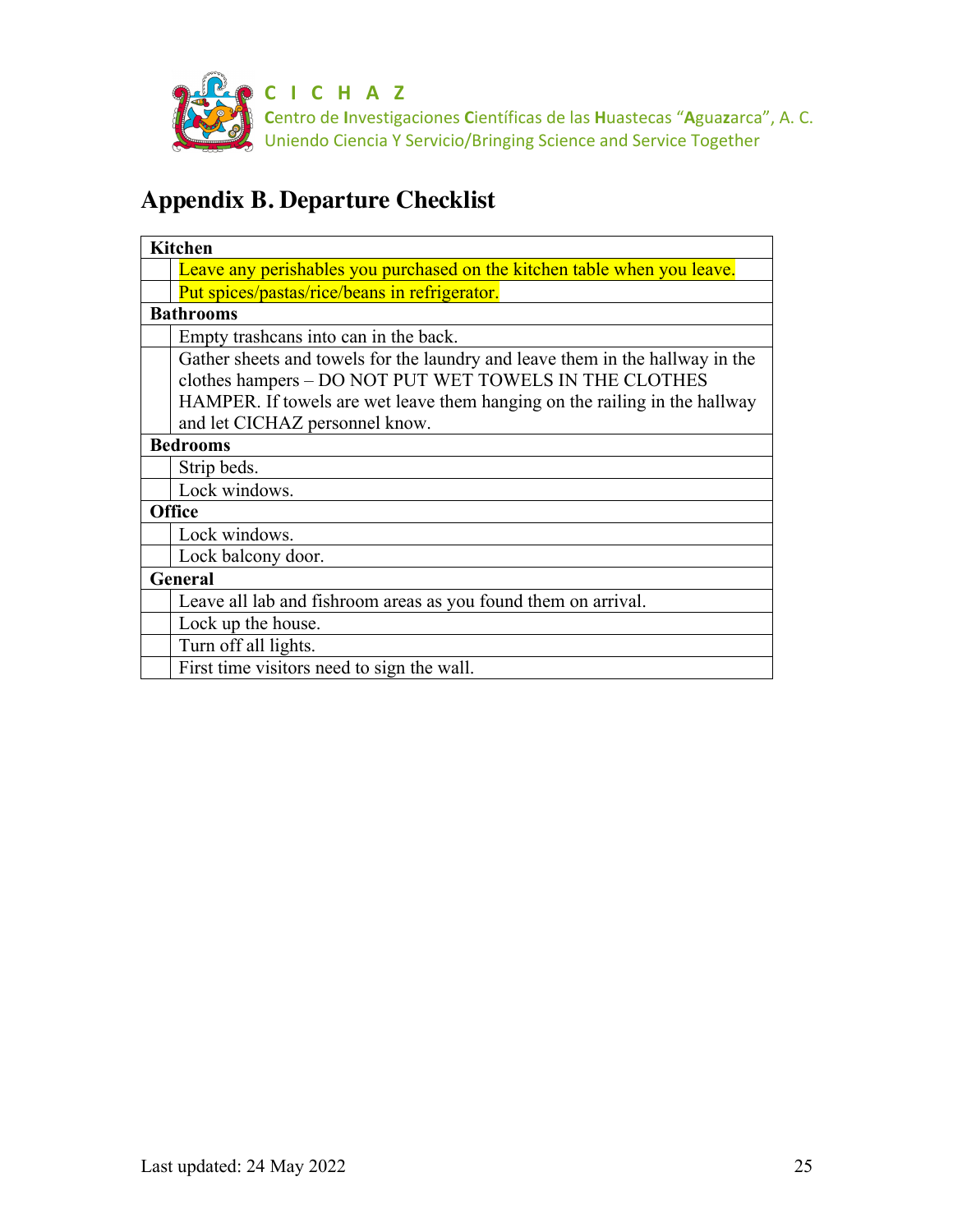

# **Appendix C. Glossary for non-Mexicans**

**Transportation** *Camión*: bus

*Central* or *Terminal*: bus station

### **Food and drink**

*Vino*: wine and also hard liquor, e.g. tequila, rum

*Quelites:* catch-all term for any leafy vegetable

*Empanada:* called a gordita in northern Mexico and Texas, thick cooked corn masa stuffed with something yummy. Try the *empanadas de alberjón* in the market.

*Tamal:* corn masa with something yummy in the middle, wrapped in corn, plantain, or (best) *papatla* leaves.

*Zacahuil:* A megatamal stuffed with pork and spicy sauce. Not to be missed.

*Tacos al pastor:* deliciousness of Mexican-Lebanese origin: seasoned pork (sometimes chicken) on a shish kabob spit and a little piece of heaven on earth, available at Taquería Bayos and downtown next to the town hall, particularly on weekends.

*Quesadilla:* a grilled cheese taco.

*Gringa:* a grilled cheese taco with *pastor* meat. People will be amused if you are a gring $\omega$  and order this.

*Elote:* whole ear of corn. The elote guy's route goes in front of CICHAZ in the summertime.

*Esquite:* whole corn mixed with mayonnaise, cheese, salt, chile and lime. A lot yummier than it sounds or looks. *Elotes y Esquites* carts are common.

*Camote:* sweet potato, sold by guys pushing carts that sound a forlorn steam whistle.

*Atole:* A thin corn porridge, usually flavored with *elote* or chocolate. Lots of artificial flavors too.

*Carnitas, suadero:* meats sold in taco stands at market, which you should try although better ones are available in Mexico City.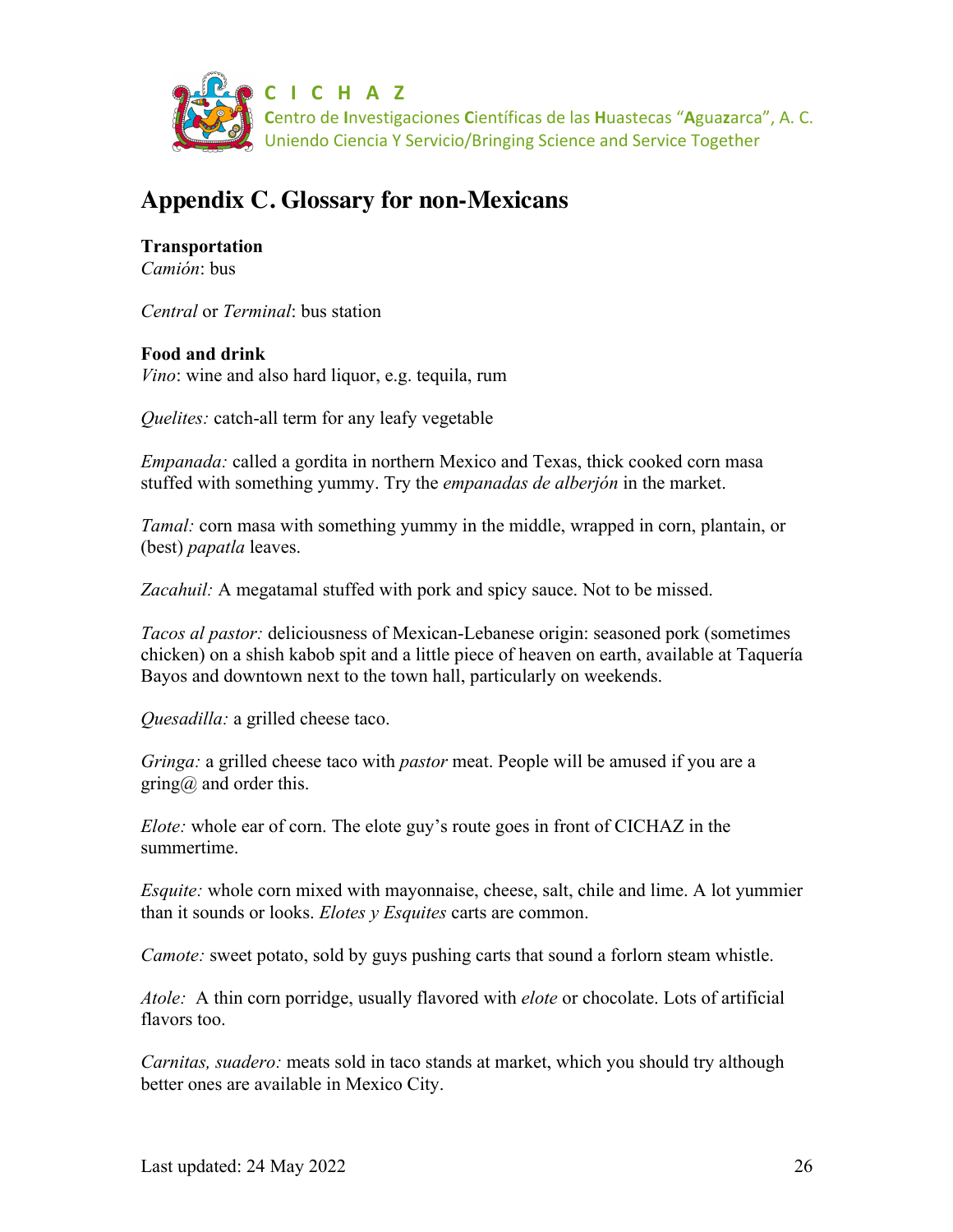

*Guanábana*: soursop. Sporadically available fresh; often available as a popsicle; exquisite.

Beer (*chela*): personal ranking: *Indio = Negra Modelo > Bohemia > Victoria > Modelo > Tecate*

*Michelada*: any of the above plus lime juice, chile, salt, and often Worcestershire sauce, over ice. The best thing ever for outdoor work.

*Tequila*: *Herradura Reposado > Cazadores > Jimador > Centenario >>>> Ranchito Viejo* et al.

The *pulque,* sold across the river from the town square in Tlala on market days, is worth trying, along with the flavored *pulque curado*, if you can stand the crowd of drunks surrounding the place. You can buy also buy *aguardiente* (artisanally distilled sugarcane liquor) for cheaper than gasoline at some venues if you bring your own container. A questionable choice that can lead to more questionable choices.

*Mole, adobo*: a rich sauce based on chiles, tomatoes, tomatillos, chocolate, etc. Every one is a bit different. Always worth trying.

*Jicama*: (also common in Texas): crunchy root vegetable peeled and eaten raw by itself, with lime, salt and chile or in salads. A perennial favorite.

*Epazote:* An aromatic herb used in cooking. Fills the curry-leaf niche for Asian food.

*Tomate (verde):* tomatillo.

*Jitomate:* tomato.

Milk: *Santa Clara* (real milk) *>> Mileche, Nutrileche,* et al. (milk plus veggie).

*Chiles* Fresh, from mildest to hottest *morrón* (green pepper), *poblano, serrano, jalapeño, piquín, habanero.*

#### Dried

Smoky, not too spicy, fills the sundried tomato niche: *Ancho.* Not smoky*, spicy: Guajillo, cascabel, piquín.* Smoky and spicy from mildest to hottest: *Pasilla, güero, morita.*

*Birria* or *barbacoa de borrego:* stewed lamb and consomé, not to be missed; hard to find in Calnali itself.